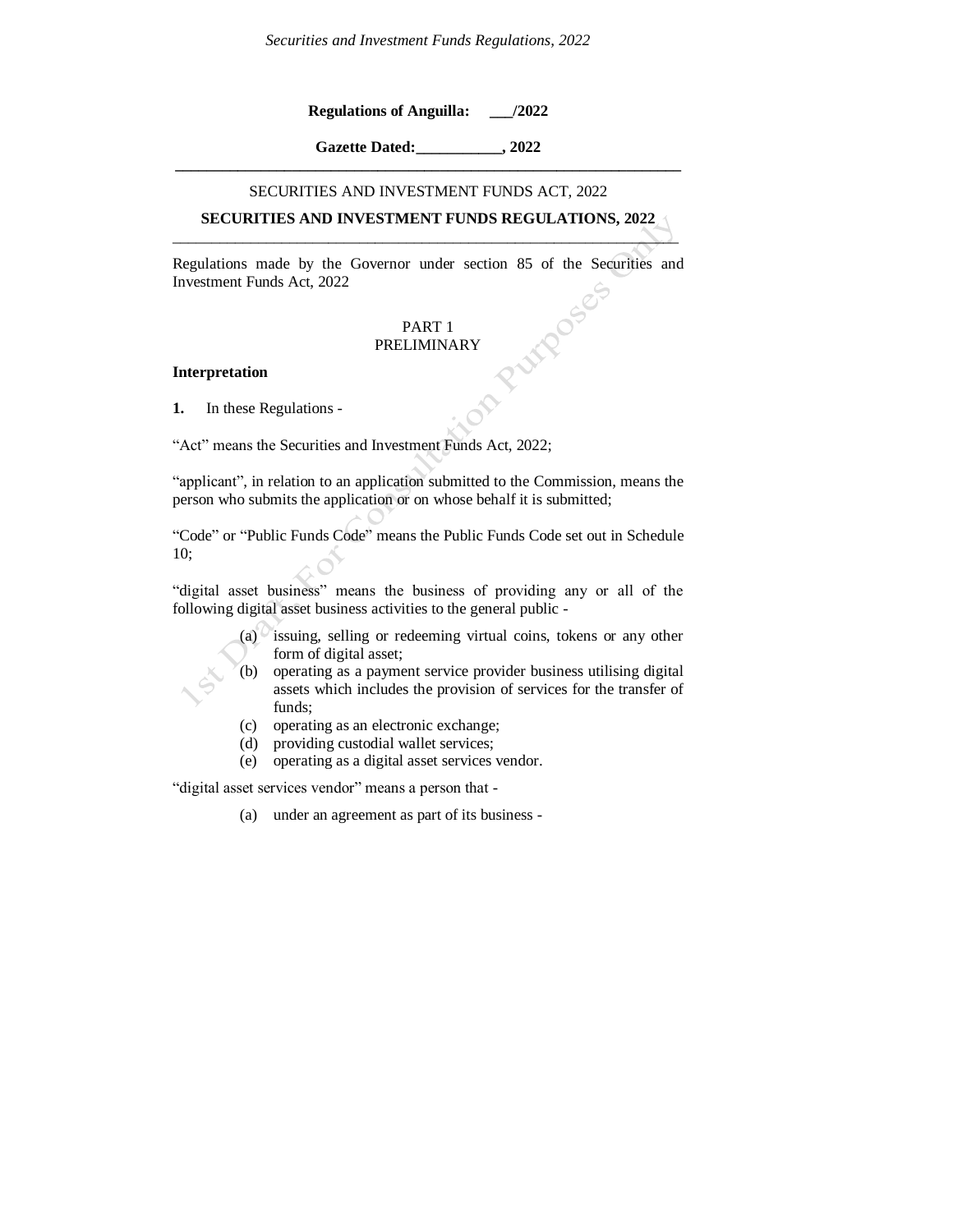(i) can undertake a digital asset transaction on behalf of another person;

**OSES** 

- (ii) has power of attorney over another person's digital asset;
- (b) operates as a market maker for digital assets;

"electronic online system" means the electronic online system maintained by the Commission for the purpose of carrying out transactions with the Commission;

"electronic transaction form" or "form" means a form prescribed in Schedule 8;

"functionary", in relation to a person, means –

- (a) a fund administrator;
- (b) an investment manager; or
- (c) a custodian,

of that person;

"licensed manager" means a fund administrator or an investment manager, as the case may be, who is licensed as such by the Commission under the Act and regulation 13;

"manager" means a fund administrator or an investment manager;

"offering document" means a document that contains an invitation or offer to investors or potential investors to purchase or subscribe for fund interests in a private or professional fund, and includes an amended offering document;

"relevant business" means any type of investment business referred to in regulation 15 which may be carried on by a licensed manager;

"wallet" means a software program that stores private and public keys and interacts with distributed ledger technology to enable users to send, receive and monitor their digital assets.

# **Meaning of various terms**

- **2.** (1) For the purposes of the definitions set out in section 1(1) of the Act
	- (a) "investment" and "securities", respectively, mean the assets, rights or interests specified in Schedule 1 to these regulations;
	- (b) "market maker" means a person who engages in activities specified in paragraph 1(b) of Schedule 2 to these regulations;
	- (c) "member of the public" means a person other than a person -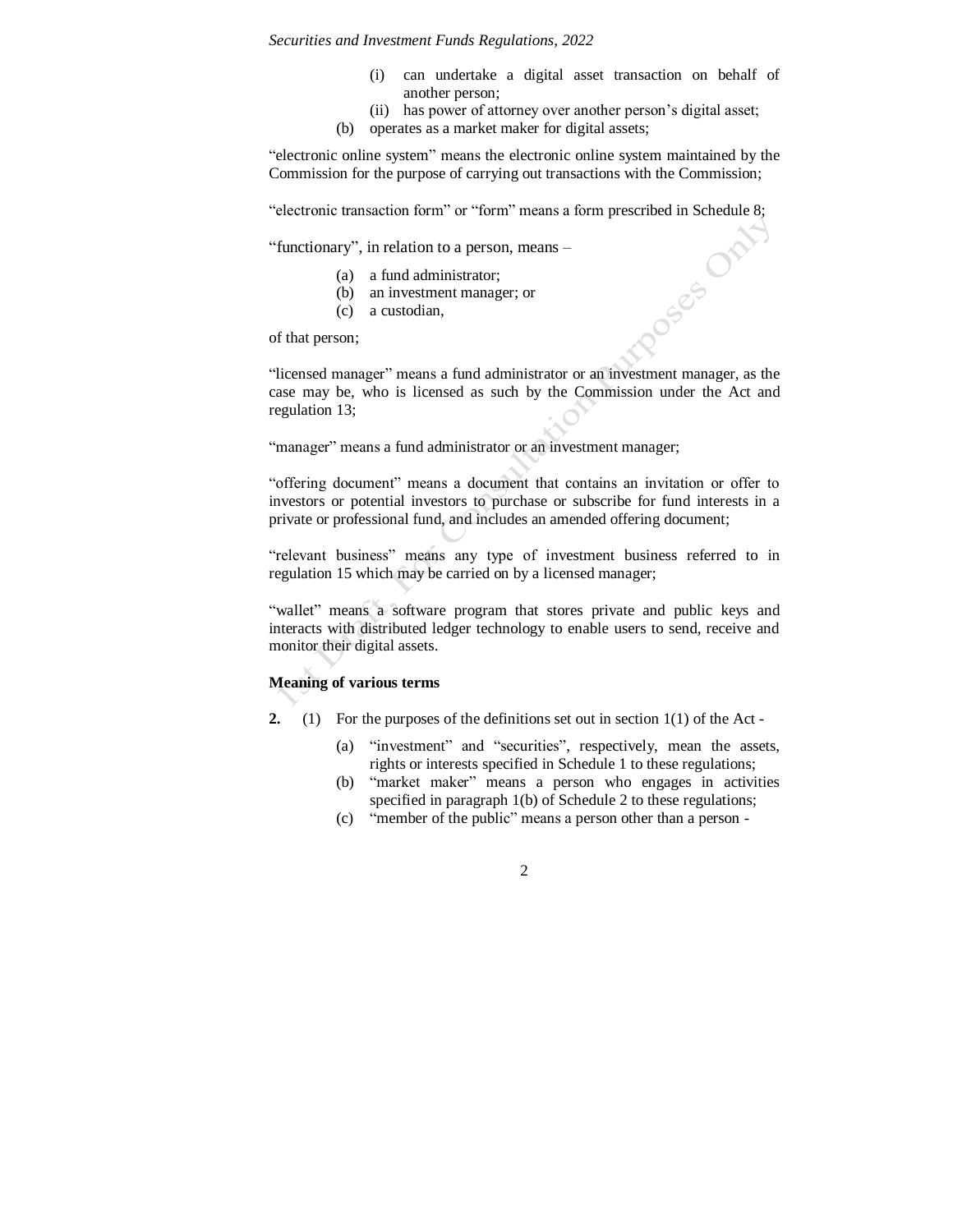- (i) referred to in paragraphs 1 to 3 of Schedule 3 to these regulations;
- (ii) regulated by the Commission; or
- (iii) regulated by a recognised overseas regulatory Commission;
- (d) "registered person" means a registrable person who has registered with the Commission in accordance with section 9(6) of the Act;
- (e) "registrable person" means a person specified in Schedule 3 to these regulations as a person required to be registered;
- (f) "regulated activity" means an activity specified in Schedule 2 to these regulations;
- (g) "supplier" means a person whose main business is to dispose of goods or supply services and not to carry on a regulated activity.

(2) For the purposes of the definition of "single family" in section 1(1) of the Act, the reference to a group of individuals who are connected, is a reference to individuals who are connected in at least one of the ways set out in in Schedule 4 to these Regulations.

#### **Fund administration services**

**3.** For the purposes of the definition of "fund administrator" in section 2(2) of the Act, "fund administration services" includes the following activities -

- (a) acting as registrar or transfer agent with respect to mutual funds; and
- (b) providing accounting services for, or with respect to, mutual funds, excluding the provision of audit and related services.

## **Non-registrable persons and excluded activities**

**4.** (1) The persons described in Schedule 5 are specified as non-registrable persons who are not required to register under the Act.

(2) The activities described in Schedule 6 are specified as excluded activities.

(3) Excluded activities and activities carried out by non-registrable persons, do not constitute the carrying on of securities investment business for the purposes of the Act.

#### **Categories of registration of mutual funds**

**5.** Where the Commission grants registration of a mutual fund under the Act, the Commission shall register the mutual fund, in the appropriate Register and in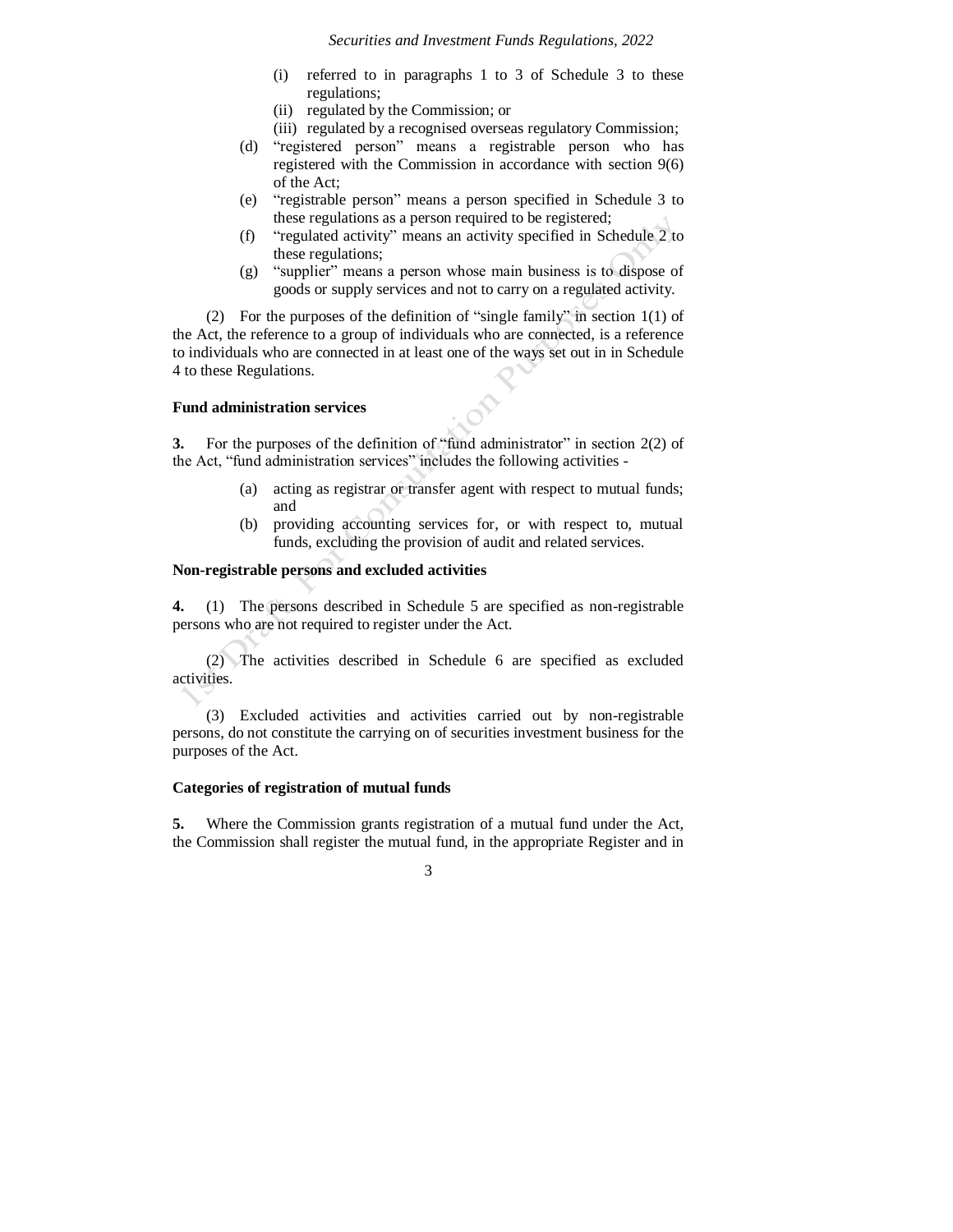one or more of the categories and sub-categories specified in Schedule 7 to these regulations, thereby indicating the categories and sub-categories of business that the registered mutual fund is authorised to carry on.

#### **Forms**

**6.** Subject to regulation 7, in submitting a document for any purpose of the Act or these regulations, the person submitting the document shall use the Form set out in Schedule 8 that is applicable.

#### **Electronic transactions**

**7.** (1) A person carrying out an electronic transaction under the Act shall use the electronic transaction form provided for that purpose on an electronic online system.

(2) If a transaction referred to in paragraph (1) cannot be carried out using the electronic transaction form provided, the person seeking to carry out the transaction shall carry out the transaction with the Commission in such other form and manner as the Commission may determine.

(3) The Commission may refuse to process an electronic transaction with the Commission, if the person seeking to carry out the electronic transaction -

- (a) does not comply with paragraph  $(1)$  or  $(2)$ ;
- (b) being required to complete an electronic transaction form, or other form, provided by the Commission for that purpose, fails to properly complete the form in accordance with the instructions contained in the form;
- (c) being required to attach any document to, or provide any information required in, an electronic transaction form, or other form, provided by the Commission for that purpose, fails to attach the document or provide the information; or
- $(d)$  fails to pay the fee prescribed for the transaction.

### **Fees**

**8.** (1) The fees specified in Schedule 9 are payable in respect of the matters respectively specified in that Schedule.

(2) A fee in Schedule 9 shall be paid at the same time as the submission to the Commission of the matter in question.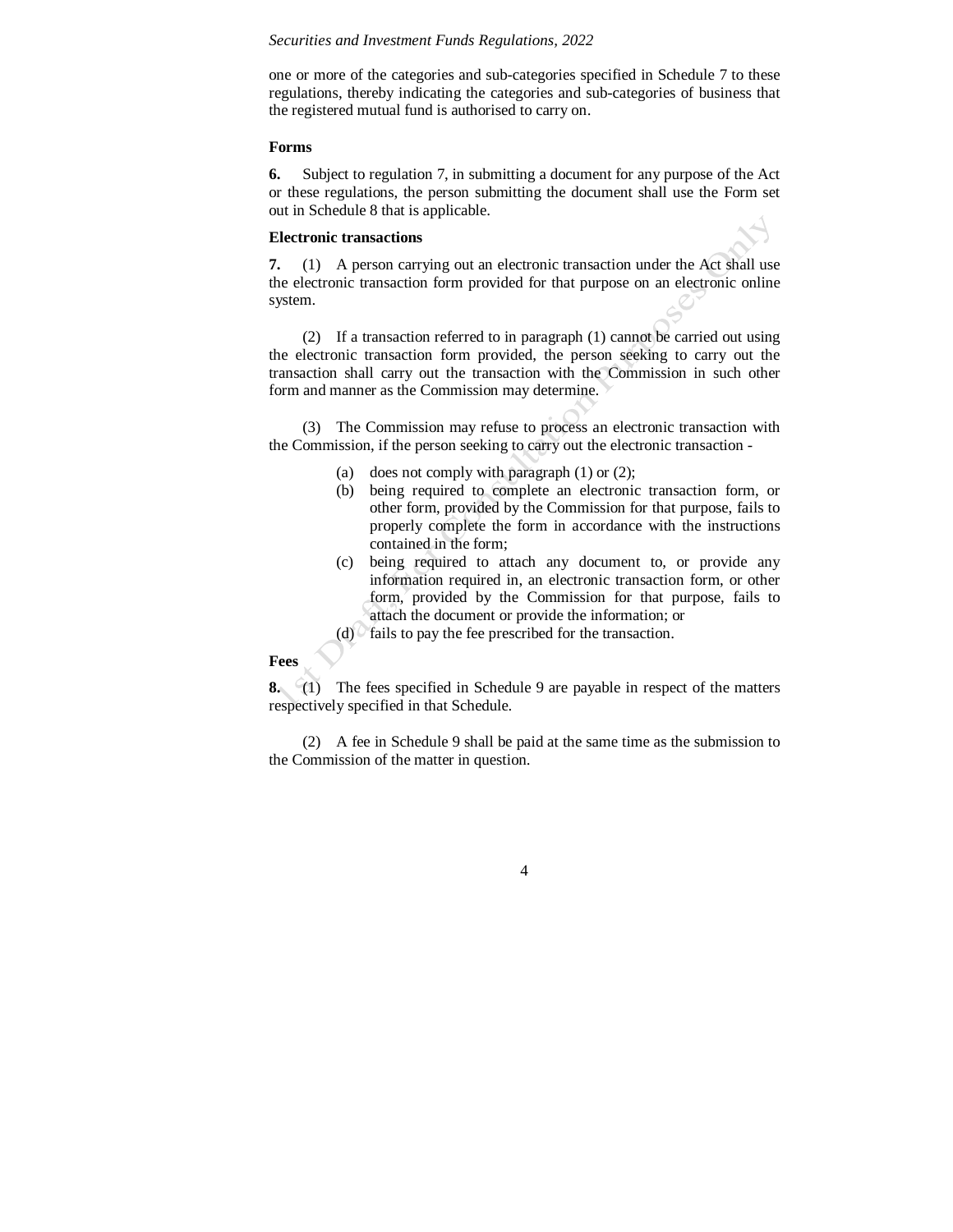## **Submission of documents**

**9.** (1) A document to be submitted to the Commission shall comply with the requirements set out in this regulation and, if the document does not comply with those requirements, the Commission may return the document to the person from whom it was received with a statement setting out the requirements in respect of which there has not been compliance.

- (2) Every document filed at the Commission shall
	- (a) be in English; or
	- (b) where the document is not in English, be accompanied by an English translation of the document verified by the affidavit of a competent translator;

and the Commission may refuse to take cognisance of any document that is not in English until the Commission is provided with the English translation verified by the affidavit.

(3) Where a document filed at the Commission is a copy, the Commission may -

- (a) decide whether to accept or process the document; and
- (b) require the original or a duly legalized copy to be filed with the Commission.

(4) The Commission may require the filing of a hard copy of any document filed using the electronic online system or a notarially signed copy or duly legalised copy.

(5) Where this Act requires or authorises a person to place that person's signature on a document for the purposes of this Act, the person's signature may be printed or otherwise mechanically produced on the document.

# PART 2

## LICENSED MANAGERS

## **Application of Part 2**

**10.** Part 2 applies to a person who -

- (a) submits an application under regulation 11 to be a licensed manager; and
- (b) is licensed by the Commission under regulation 13(1).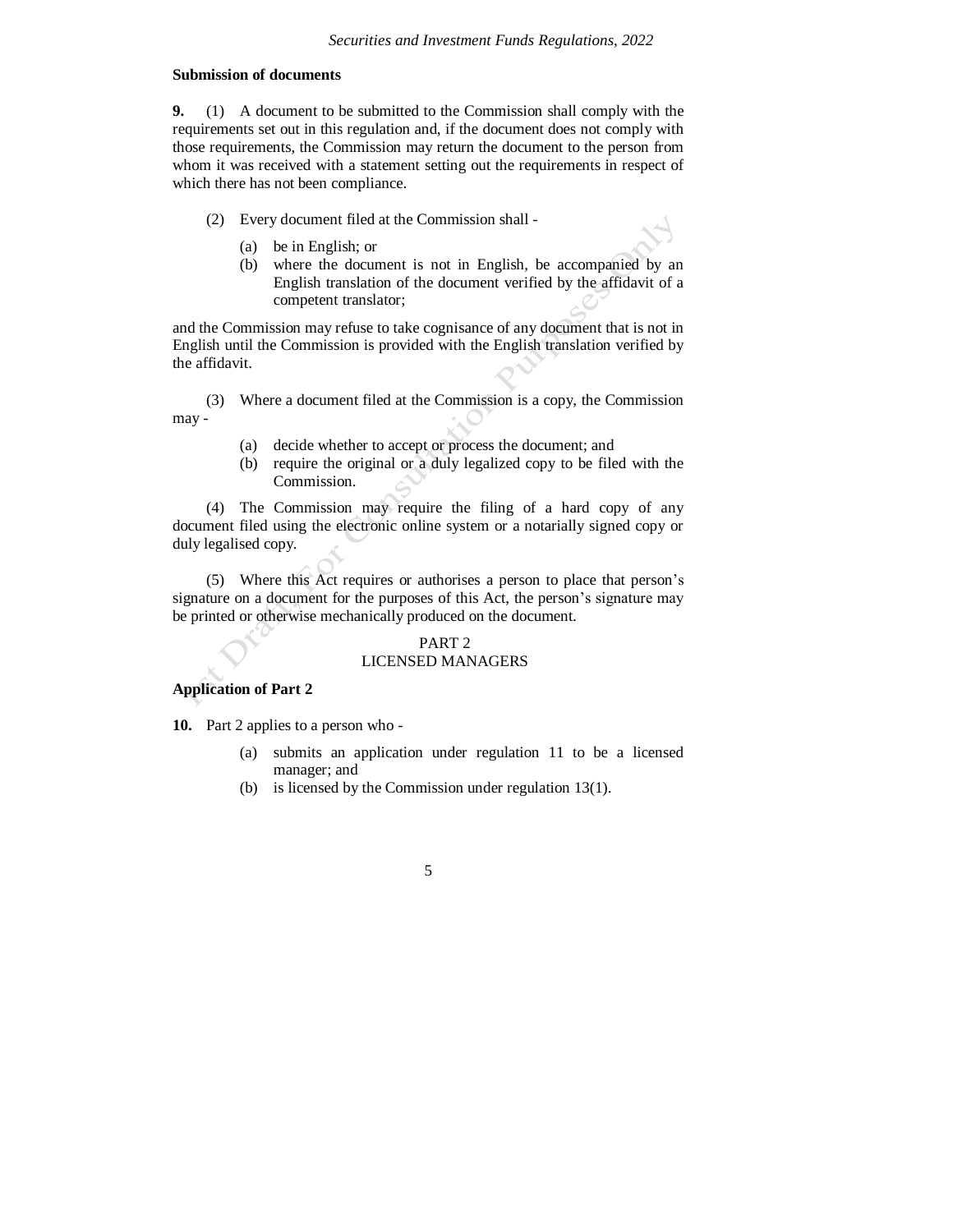### **Application to be a licensed manager**

**11.** (1) A person who wishes to apply to be a licensed manager may submit an application to the Commission in the form set out in Schedule 8 that is applicable.

(2) An application under paragraph (1) shall be submitted to the Commission at least 7 days prior to the intended date for the commencement of relevant business, unless the Commission accepts in writing a shorter period.

## **Required information**

**12.** (1) An application for a licence as a licensed manager under regulation 11 shall be signed by the applicant and accompanied by -

- (a) a copy of the applicant's constitutional documents;
- (b) the details of each director or general partner and senior officer of, and each person who owns or holds an interest in, the applicant;
- (c) a written declaration by the applicant that each director or general partner and senior officer of, and each person who owns or holds a significant interest in, the applicant is fit and proper;
- (d) the number and details of the funds that the applicant intends to act for upon commencement of relevant business;
- (e) the date on which the applicant intends to commence relevant business;
- (f) a copy of the investment management agreement between the applicant and each person that the applicant intends to act for upon commencement of relevant business;
- (g) written confirmation as to which individual will be carrying out the day-to-day investment business functions of the applicant; and
- (h) written confirmation as to whether or not the applicant has delegated or intends to delegate any of its relevant business functions.

(2) Where an application does not comply with the requirements of this regulation or is not accompanied by the requisite fee required under regulation 8, the application shall be considered incomplete and the licence may be refused by the Commission.

## **Decision by the Commission**

**13.** (1) Where the Commission, upon receipt of an application under regulation 11, is satisfied that -

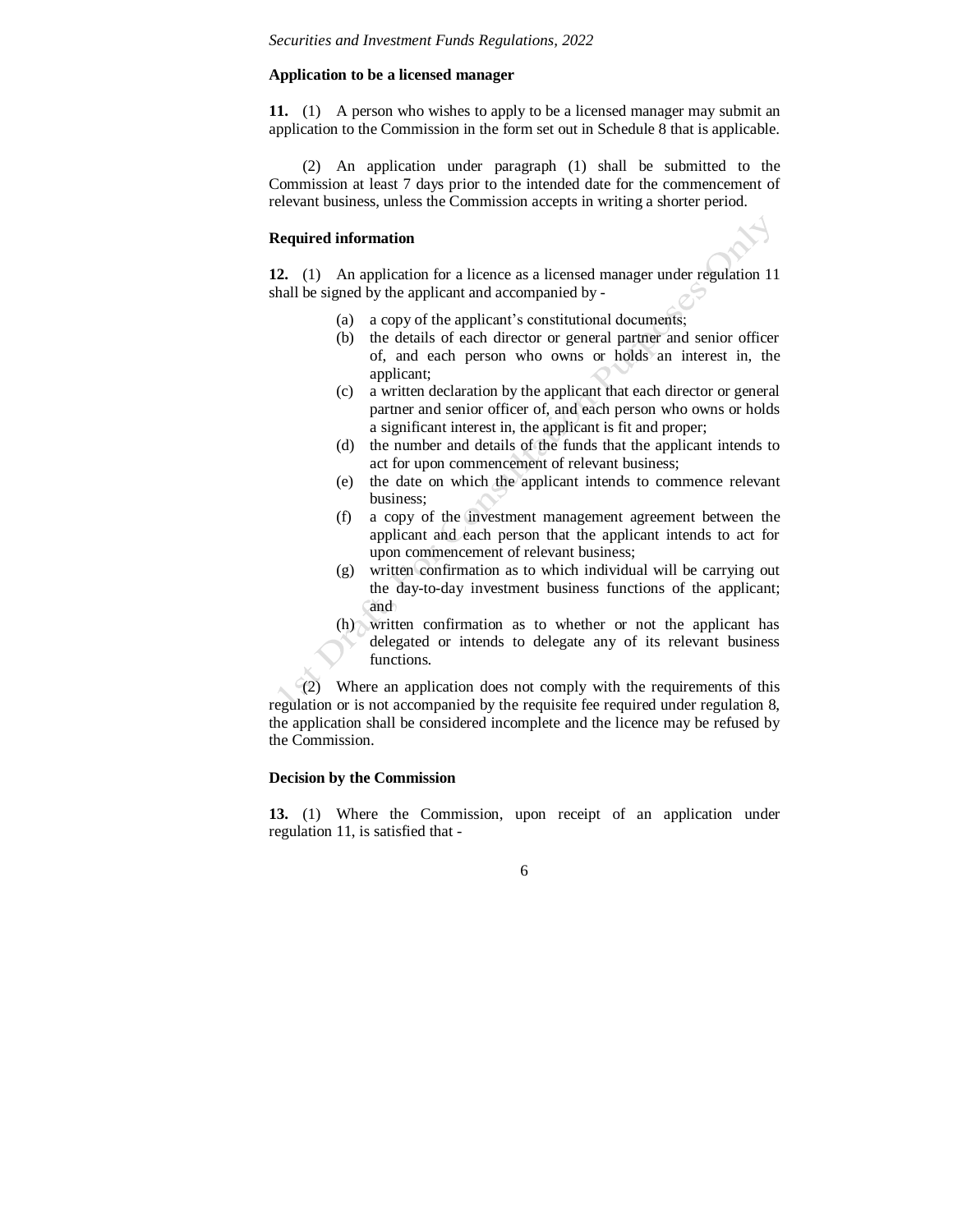- (a) the required information under regulation 12 has been provided;
- (b) the required fee payable pursuant to Schedule 9 has been paid;
- (c) the applicant is fit and proper and will, upon approval, be in compliance with these regulations; and
- (d) approval of the applicant is not against the public interest,

the Commission may license the applicant as a licensed fund administrator or a licensed investment manager, as the case may be.

(2) If the Commission licenses the applicant as a licensed fund administrator or a licensed investment manager under paragraph (1), it shall -

- (a) register the applicant in the appropriate register maintained under the Act; and
- (b) issue the applicant with a licence as a licensed fund administrator or a licensed investment manager, as the case may be.

## **Effect of approval**

**14.** (1) A licensed manager shall -

- (a) be treated as if he or she were a licensee for the purposes of the Financial Services Commission Act; and
- (b) be liable to the powers exercisable by the Commission under that Act in relation to licensees.

(2) Where an applicant is approved by the Commission as a licensed manager, he or she may carry out any of the relevant business outlined in regulation 15.

# **Functions that may be performed**

**15.** A licensed manager may carry out any of the following investment business functions -

- (a) act as functionary to a private fund or professional fund;
- (b) act as functionary to a person who is affiliated to a fund structure falling within paragraph (a);
- (c) act as functionary to any fund that is incorporated as a company, formed as a partnership or organised as a trust, under the laws of a recognised jurisdiction and has equivalent characteristics to a private or professional fund;
- (d) act as functionary to such other person as the Commission may approve on a case by case basis upon application; and
- (e) act as functionary to a person that -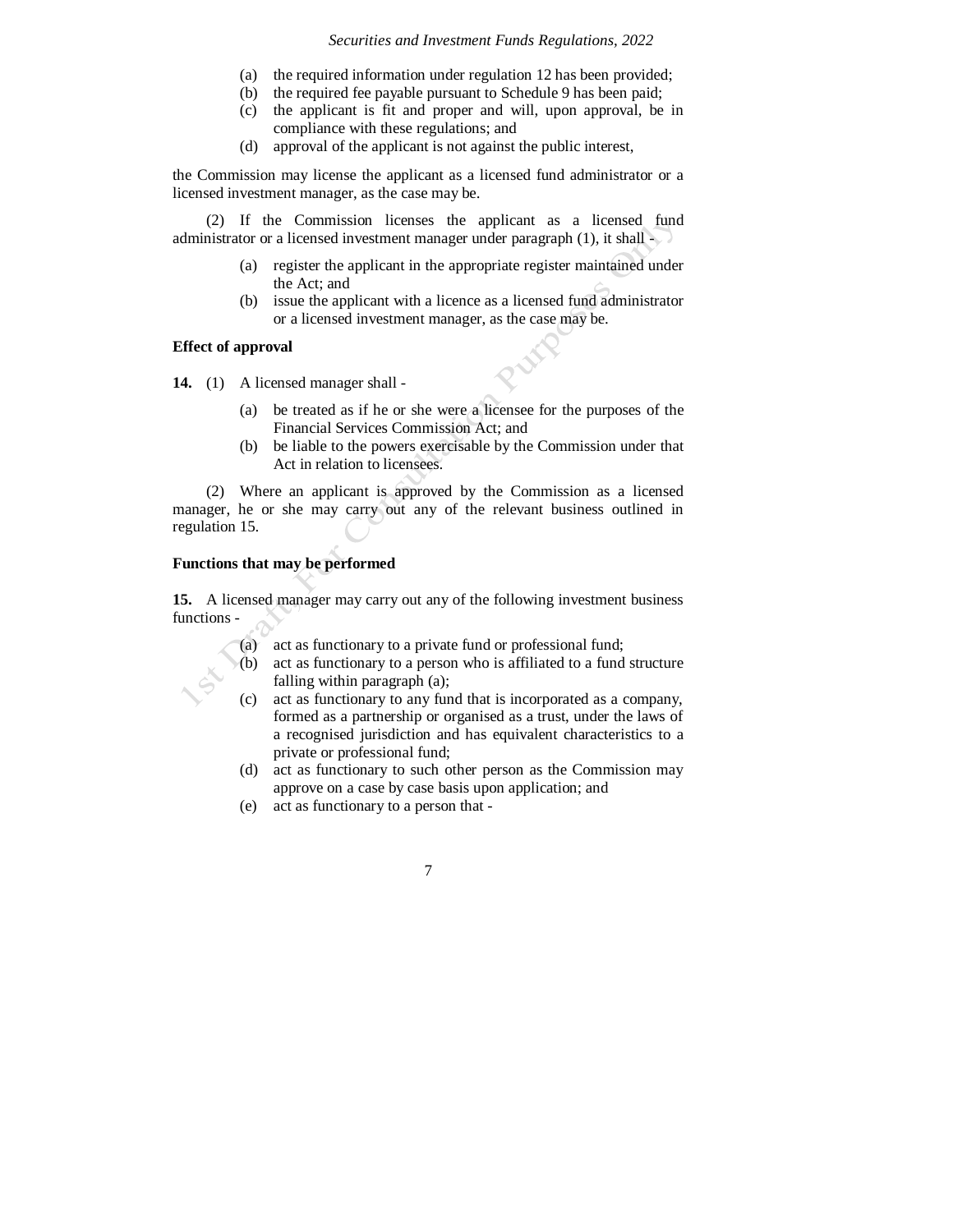- (i) is incorporated as a company, formed as a partnership or organised as a trust, outside Anguilla in a non-recognised jurisdiction;
- (ii) has equivalent characteristics to a private fund or professional fund; and
- (iii) invests all or a substantial part of its assets in one or more fund structures falling within paragraph (a).

#### **Restrictions in relation to regulation 15**

**16.** (1) For the purposes of regulation 15, a licensed manager is not, unless otherwise required by the Commission, restricted as to the number of persons for which he or she may act.

(2) A licensed manager shall not carry on any other business except the relevant business outlined in regulation 15.

#### **Restrictions generally**

**17.** Where a licensed manager ceases to qualify as such under these regulations, he or she shall -

- (a) not take on any new relevant business; and
- (b) notify the Commission immediately that he or she is no longer qualified to act as a licensed manager.

# **Filing annual returns**

**18.** (1) A licensed manager shall, no later than the 31st day of January of each year, file with the Commission a return -

- (a) stating that he or she is not in breach of the requirements of these regulations that entitle him or her to continue as an approved investment manager;
- confirming that each director and senior officer of the licensed manager is fit and proper; and
- providing, as at the 31st day of December of the preceding year, details of -
	- (i) the persons for which he or she provides services;
	- (ii) the assets under management of each person for which he or she acts;
	- (iii) the number of investors in each person for which he or she acts; and
	- (iv) any significant complaints received by the licensed manager.

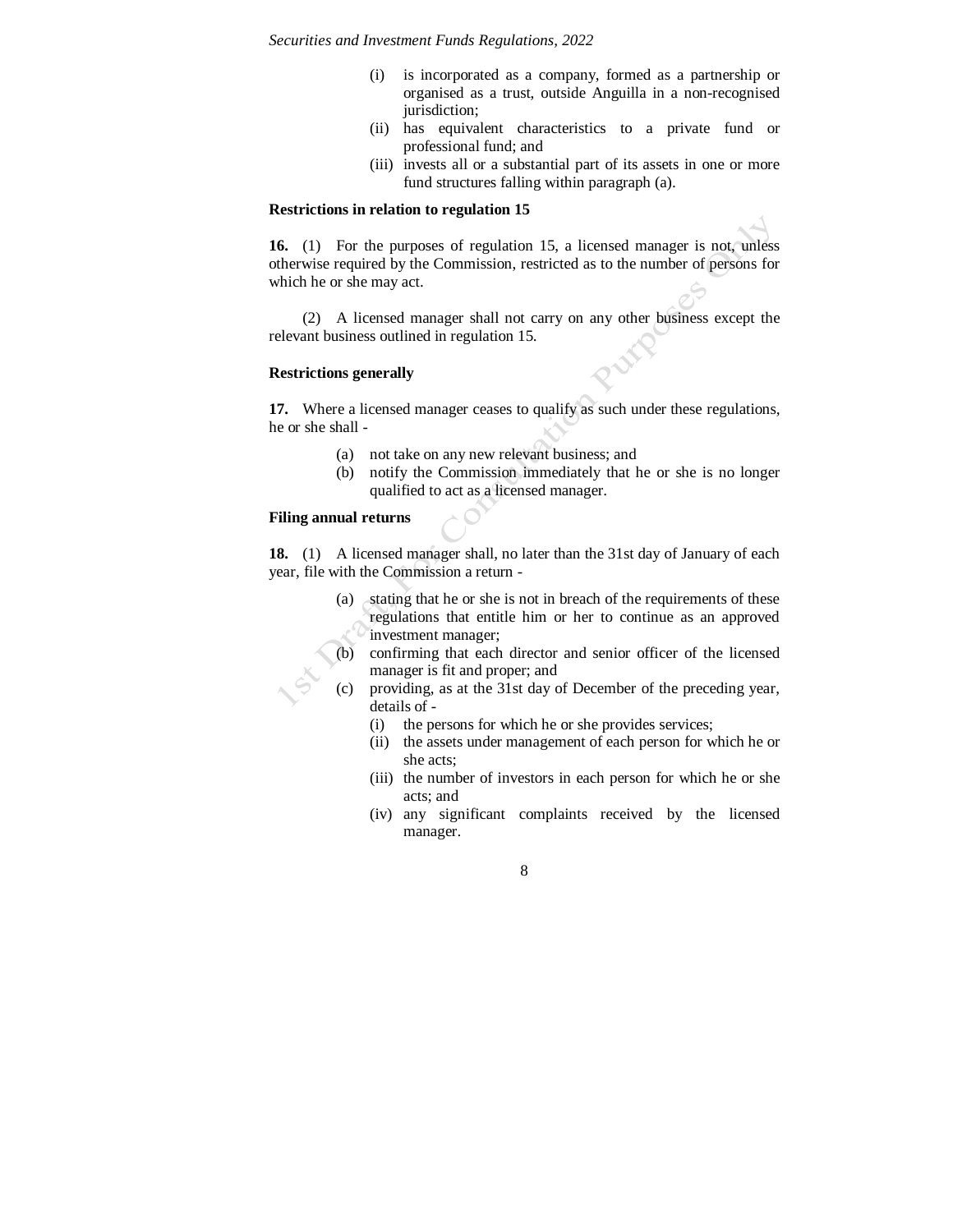(2) Where the Commission is required or considers it necessary to comply with any reporting obligation, whether under an enactment or otherwise, it may require a licensed manager to provide the Commission with such further information as the Commission may consider fit.

(3) Any information required by the Commission under paragraph (2) shall be in such form and provided within such period as the Commission may determine.

#### **Public interest**

**19.** (1) Where the Commission considers it to be in the public interest to do so, it may at any time, by written notice, require a licensed manager to cease performing any or all of the relevant business outlined in regulation 15.

(2) A licensed manager shall, upon receipt of the notice, cease carrying on the relevant business outlined in the notice immediately and shall -

- (a) no longer be treated as a licensee as provided in regulation 14(1); and
- (b) cease to act as a licensed manager immediately and not take on any new relevant business.

#### PART 3

PRIVATE AND PROFESSIONAL FUNDS

# *Application for Registration*

## **Application for registration as private or professional fund**

**20.** (1) An application to the Commission for the registration of a private or professional fund shall be in Form 1 and shall be accompanied by -

- (a) a copy of the fund's constitutional documents;
- (b) a copy of the fund's certificate of incorporation, formation or registration or equivalent document, if any;
- (c) if application is made to exempt the fund from the requirement to appoint a custodian, an explanation as to -
	- (i) why it is not considered necessary for a custodian to be appointed; and
	- (ii) the arrangements made, or to be made, to ensure the safe custody of the fund property;
- (d) if application is made to exempt the fund from the requirement to appoint a manager, notification of the person who will fulfil the management function together with an explanation as to the

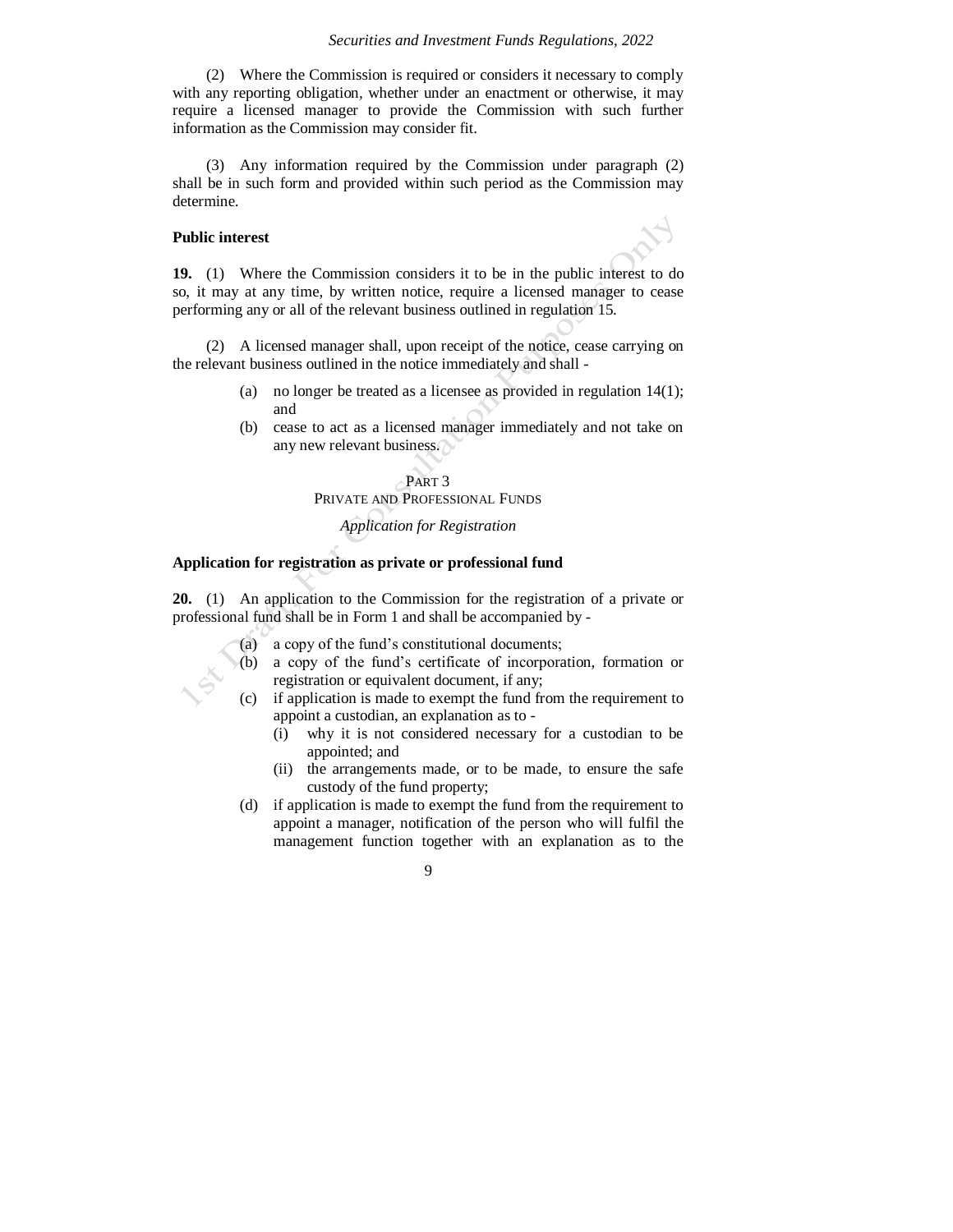arrangements made, or to be made, to ensure that the management function is adequately fulfilled;

- (e) if the mutual fund has issued, or intends to issue, an offering document, a copy of the offering document or the proposed offering document; and
- (f) if the mutual fund has not issued and does not intend to issue an offering document, an explanation as to why no offering document is to be issued including, in particular, how relevant information concerning the fund and any invitation or offer will be provided to investors and potential investors.

(3) The Commission may require any documents submitted under paragraph (2)(a) and (b) to be certified in such manner as it considers appropriate.

# **Exempted investors**

**21.** For the purposes of section 35(4) of the Act, the following are exempted investors with respect to a fund -

- (a) the manager, administrator, promoter or underwriter of the fund;
- (b) any employee of the manager or promoter of the fund; and
- (c) such other class or description of persons as the Commission may, by notice published in the *Gazette*, specify as exempted investors.

*Obligations on Private and Professional Funds*

# **Functionaries of private and professional funds**

**22. (**1) Subject to paragraph (2), a private fund and a professional fund shall at all times have the following functionaries -

- (a) an investment manager;
- (b)  $\alpha$  a fund administrator; and
- (c) a custodian.

(2) The Commission may, on written application made by or on behalf of a private or professional fund, exempt the fund from the requirement to appoint a custodian or an investment manager.

(3) An application under paragraph (2) may be made together with the application for registration or at any subsequent time.

(4) The custodian of a private or professional fund shall -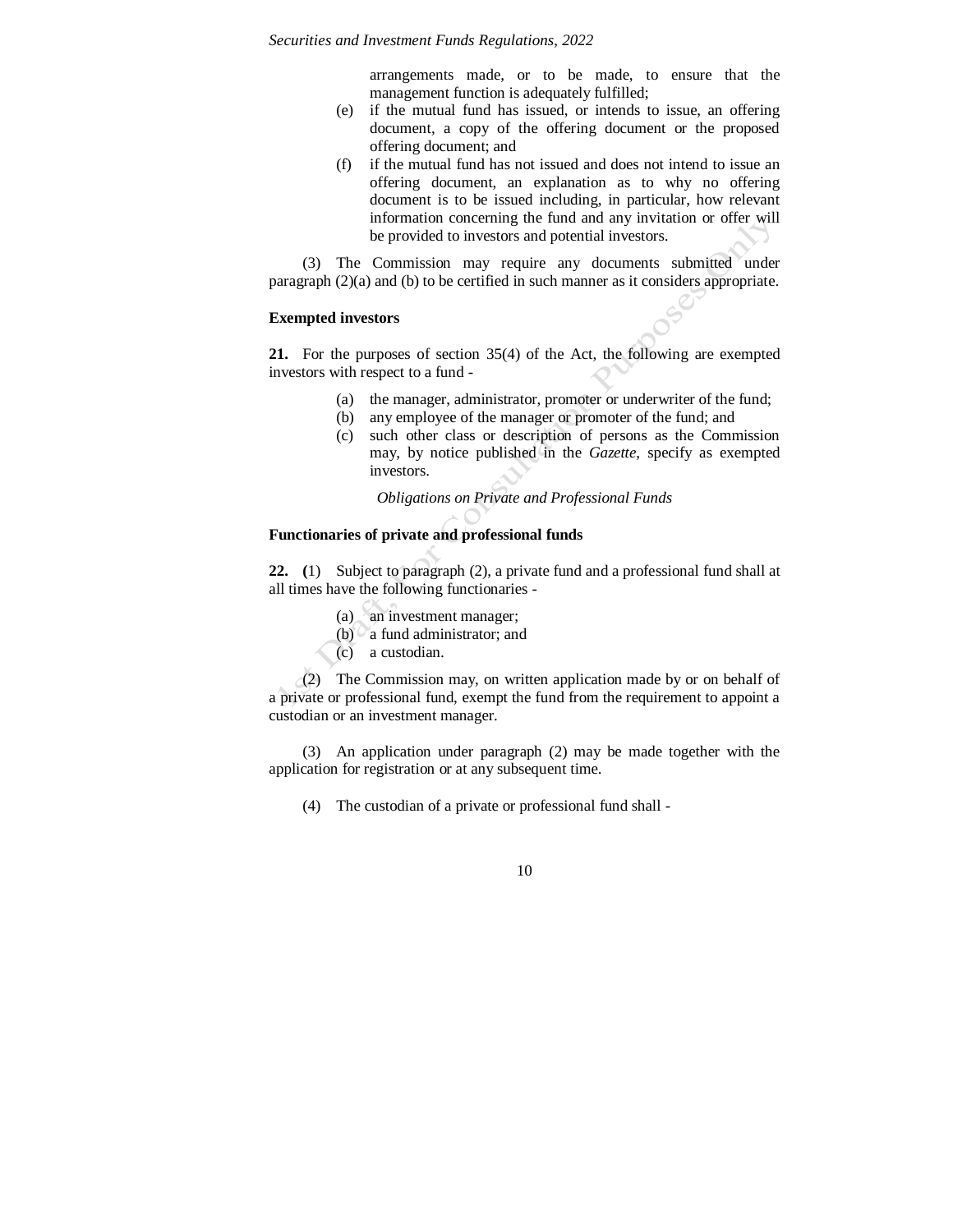- (a) be a person who is functionally independent from the investment manager and the fund administrator; or
- (b) where the custodian is the same person as the investment manager or fund administrator, be a company having systems and controls that ensure that the persons fulfilling the custodial function are functionally independent from the persons fulfilling the investment management or fund administration functions.

(5) Subject to paragraph (6), no person shall be appointed as a functionary of a private or professional fund unless at least 7 days' prior notification of the proposed appointment has been given to the Commission.

(6) The Commission may agree to accept a shorter period of notice than that specified in paragraph (5).

#### **Functionary ceasing to hold office**

**23.** (1) Written notice shall be given to the Commission by a private or professional fund within 7 days, or such longer period as the Commission may specify, after a functionary of the fund resigns, his or her appointment is terminated or he or she otherwise ceases to act as functionary of the fund.

(2) The notice provided under paragraph (1) shall include a statement of the reason for the person ceasing to act as functionary of the fund and a written notice shall be deemed not to be provided under that paragraph if it does not include such a statement.

(3) Where a functionary of a private or professional fund resigns, has his or her appointment terminated or otherwise ceases to act as functionary of the fund, the fund does not contravene regulation 22(1) if another person is appointed to act as functionary within 7 days of the original functionary ceasing to act.

#### **Notifications**

**24.** (1) A private fund and a professional fund shall provide written notice to the Commission in accordance with this regulation of -

- (a) the appointment of a director or auditor;
- (b) a director or auditor ceasing, for whatever reason, to hold office;
- (c) any change in the address of the fund's place of business, whether in or outside Anguilla;
- (d) any material change in the nature and scope of the fund's business, in the case of a fund incorporated, constituted, formed or organised under the laws of a country outside Anguilla;

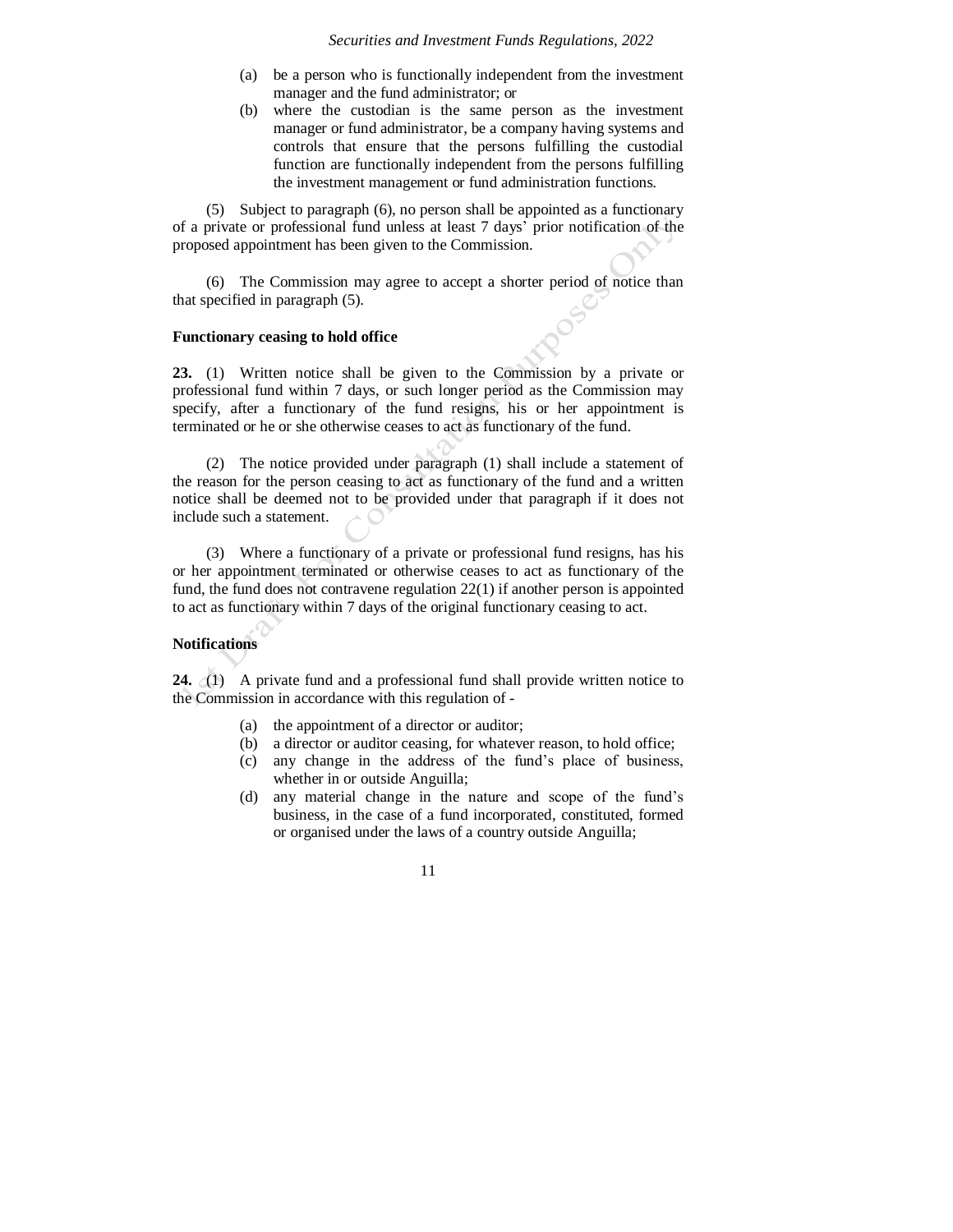- (e) any amendment to its constitutional documents;
- (f) the issuance of an offering document that was not provided to the Commission with the fund's application for registration; and
- (g) the amendment of any offering document previously provided to the Commission, whether with its application or in accordance with paragraph (f).

(2) Notification of the matters specified in paragraph (1) shall be provided as follows -

- (a) in the case of a notice provided in accordance with paragraph  $(1)(a)$ , (b) or (c), within 14 days after the date of the occurrence of the matter to be notified;
- (b) in the case of a notice provided in accordance with paragraph (1)(d), as soon as reasonably practicable after the change; and
- (c) in the case of a notice provided in accordance with paragraph  $(1)(e)$ ,  $(f)$  or  $(g)$ , no more than 14 days after the occurrence of the matter in respect of which notice is given.

# PART 4 PUBLIC FUNDS

# **Application for registration of public fund**

**25.** (1) An application to the Commission for the registration of a public fund shall be in Form 2 in Schedule 8 and shall be accompanied by -

- (a) a copy of the fund's constitutional documents;
- (b) a copy of the fund's certificate of incorporation, formation or registration or equivalent document, if any;
- (c) a statement setting out the nature and scope of the business to be carried on by the fund in or from within Anguilla, including the name of any other country where the fund is carrying on or intends to carry on business;
- (d) if application is made to exempt the fund from the requirement to appoint a custodian, an explanation as to -
	- (i) why it is not considered necessary for a custodian to be appointed; and
	- (ii) the arrangements made, or to be made, to ensure the safe custody of the fund property;
- (e) a copy of the prospectus issued or proposed to be issued by or on behalf of the fund; and
- (f) a copy of each functionary agreement.

(2) The Commission may require any documents submitted under paragraph (1)(a) or (b) to be certified in such manner as it considers appropriate.

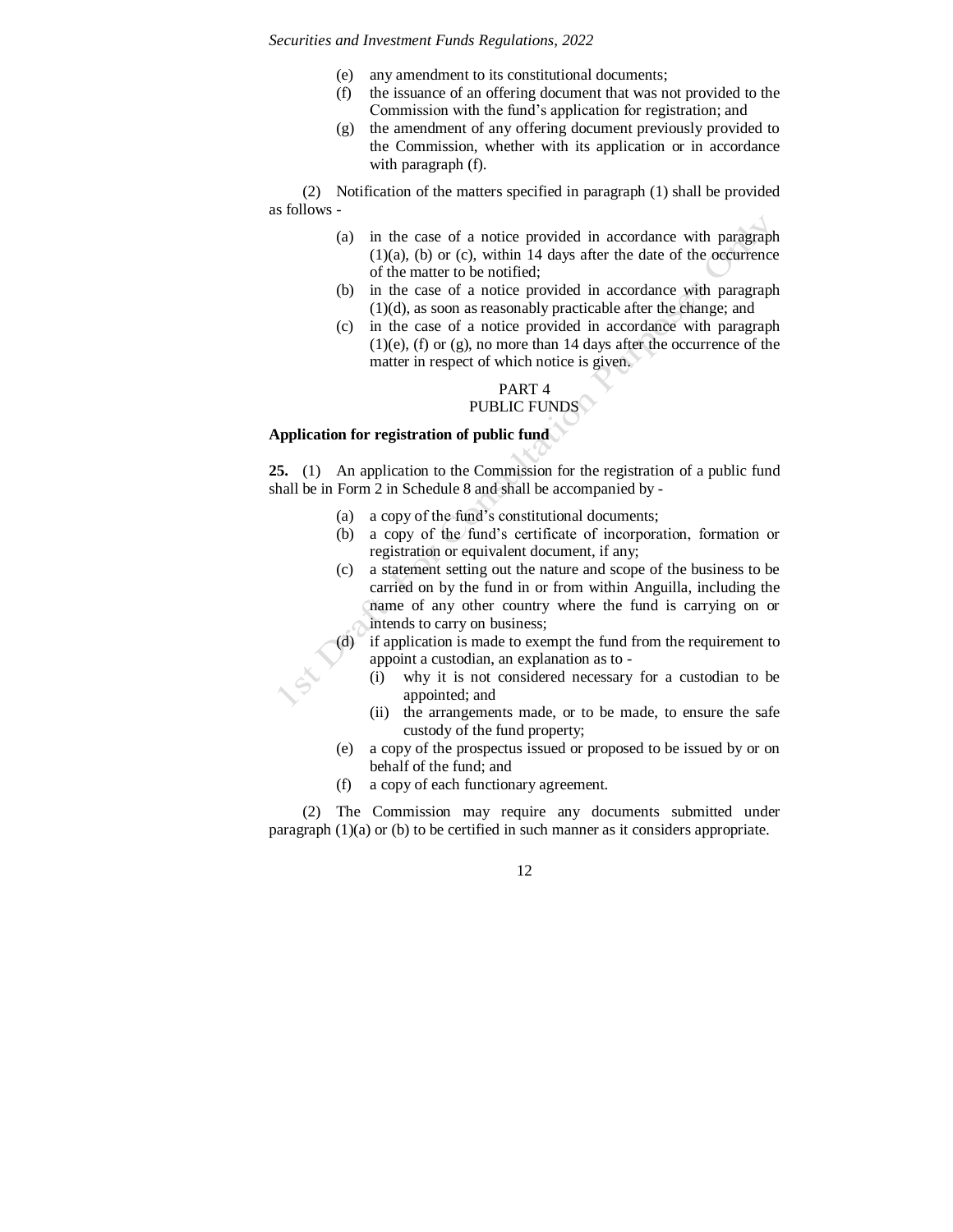## **Functionaries of public fund**

**26.** (1) Subject to paragraph (2), a public fund shall at all times have the following functionaries -

- (a) an investment manager;
- (b) a fund administrator; and
- (c) a custodian.

(2) The Commission may, on written application made by or on behalf of a public fund, exempt the fund from the requirement to appoint a custodian.

(3) An application under paragraph (2) may be made together with the application for registration or at any subsequent time.

(4) Each functionary of a public fund shall be functionally independent from every other functionary of the fund.

## **Notifications**

**27.** (1) A public fund shall provide written notice to the Commission in accordance with this regulation of -

- (a) the appointment of a director or auditor;
- (b) a director or auditor ceasing, for whatever reason, to hold office;
- (c) any change in the address of the fund's place of business, whether in or outside Anguilla;
- (d) any change in the place or places where the fund's financial and other records are kept;
- (e) any material change in the nature and scope of the fund's business, in the case of a fund incorporated, constituted, formed or organised under the laws of a country outside Anguilla;
- (f) any proposed amendment to its constitutional documents;
- (g) its intention to issue an offering document not provided to the Commission with the funds application for registration; and
- (h) its intention to amend any offering document provided to the Commission with its application or in accordance with paragraph (g).

(2) Notification of the matters specified in paragraph (1) shall be provided as follows -

> (a) in the case of a notice provided in accordance with paragraph  $(1)(a)$ ,  $(b)$ ,  $(c)$  or  $(d)$ , within 14 days after the date of the occurrence of the matter to be notified;

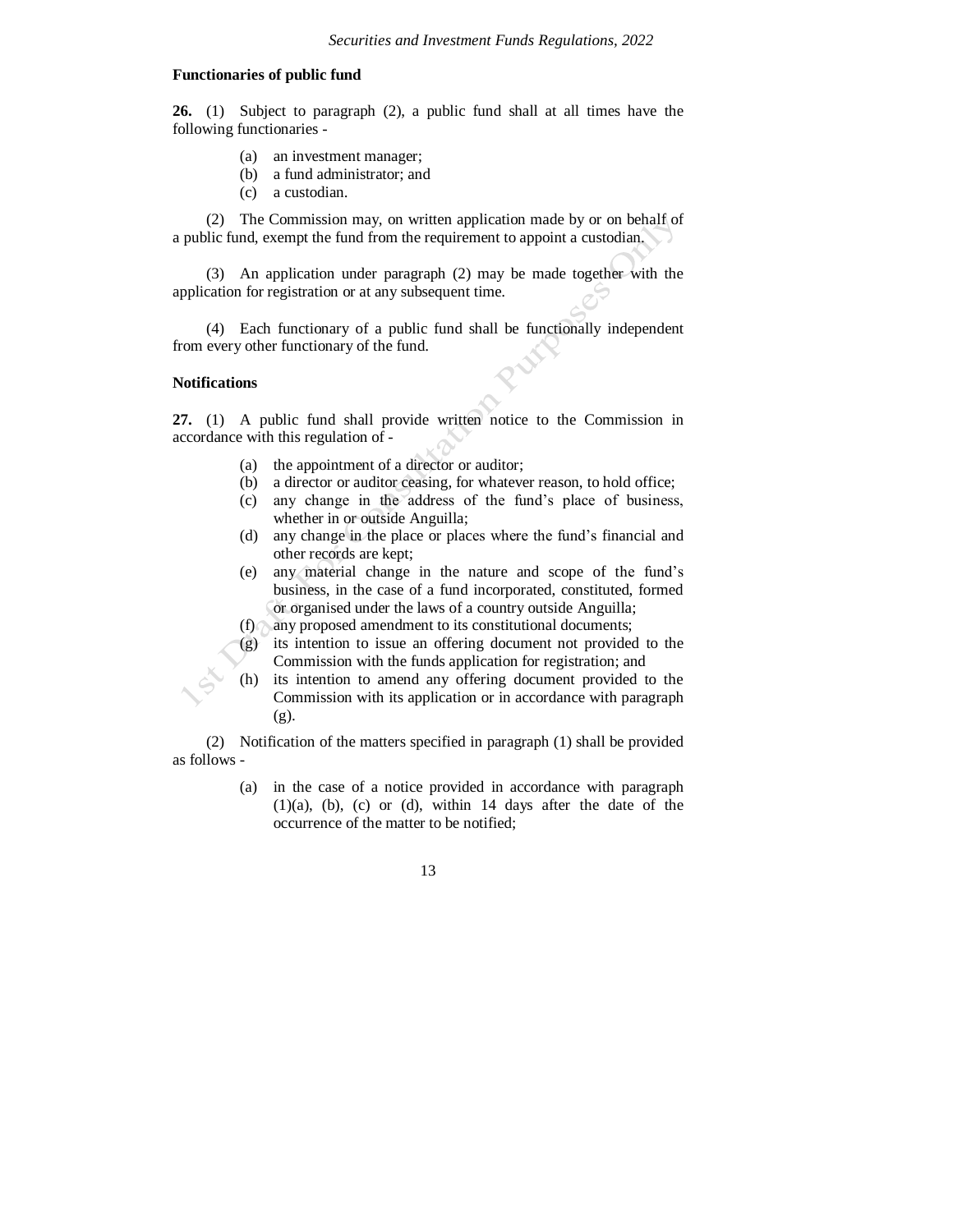- (b) in the case of a notice provided in accordance with paragraph (1)(e), as soon as reasonably practicable after the change; and
- (c) in the case of a notice provided in accordance with paragraph (1)(f), (g) or (h), no less than 21 days prior to the issue of the proposed offering document or the proposed amendment, as the case may be, or such shorter period as the Commission may approve in writing.

#### **Public Funds Code**

**28.** (1) Subject to paragraph (2), the Public Funds Code set out in Schedule 10 applies to -

- (a) a public fund; and
- (b) such other persons as the Code may, in respect of any particular provisions, expressly provide.
- (2) The Code does not apply to a public fund
	- (a) to the extent that the Code expressly provides otherwise;
	- (b) in respect of any provisions where, from the context, it is clearly intended that the provisions are not intended to apply to the public fund concerned or are intended to apply to public funds of a different category or type than that of the public fund concerned; or
	- (c) to the extent specified in any notice issued by the Commission with respect to the public fund.

(3) In the case of a public fund that is a unit trust, any requirement or obligation imposed on the fund shall, where the context permits, be construed as a requirement or obligation imposed on the trustee.

(4) If the application of the Code to a public fund or any other person results in a conflict with a provision in the Act or the regulations, that provision of the Act or the regulations prevails.

#### PART 5 RECOGNISED JURISDICTIONS

#### **Recognised Jurisdictions**

**29.** For the purposes of the application of the Act, and paragraph 3, the jurisdictions listed in Schedule 11 are recognised by the Commission.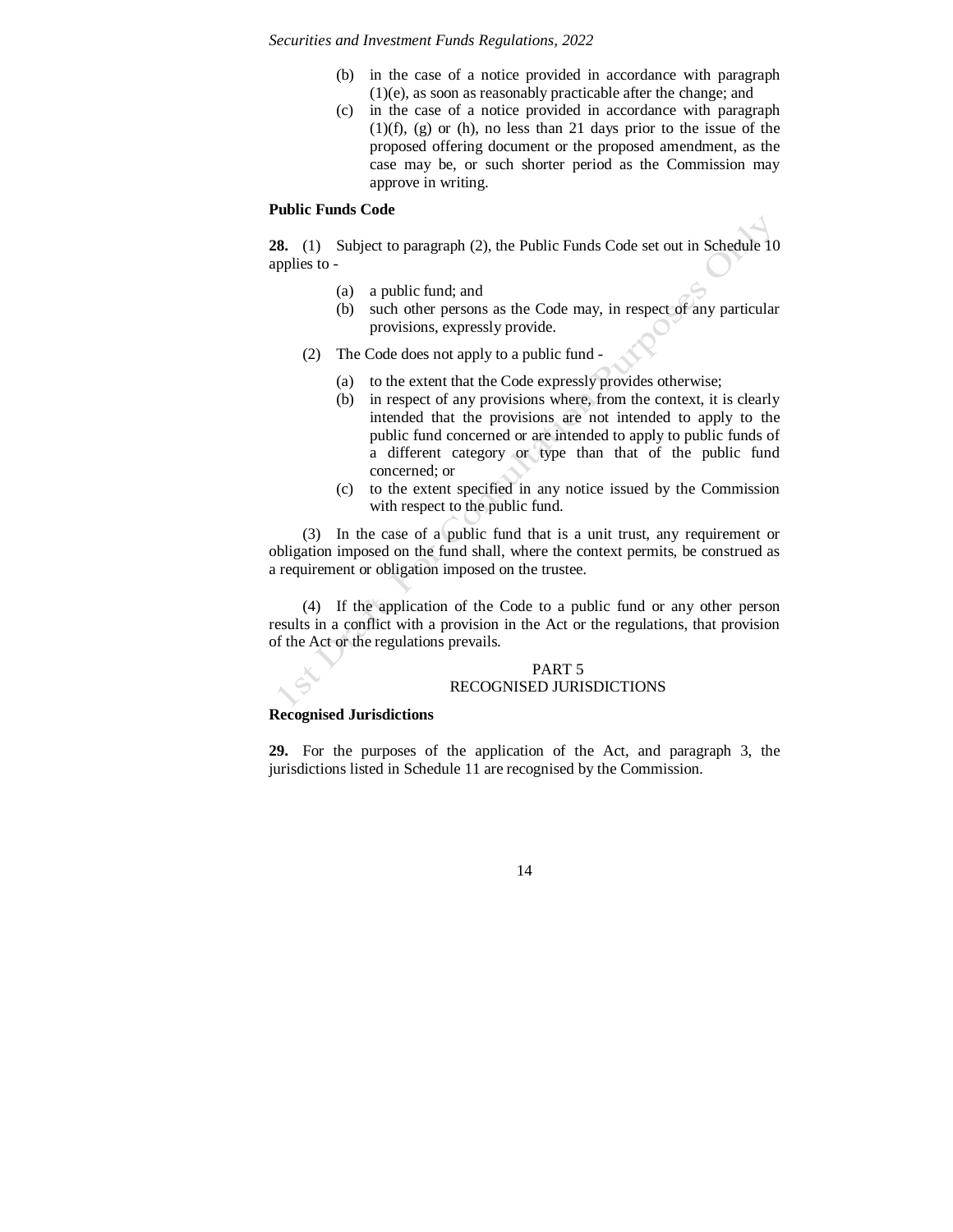# **Recognition and acceptance of functionaries**

**30.** (1) The Commission may, subject to the Act, recognise and accept any functionary of a fund that is established and located in a jurisdiction listed in Schedule 11.

(2) Where a functionary of a fund is not established and located in a jurisdiction listed in Schedule 11, the Commission may recognise and accept the functionary, if satisfied, upon application, that the functionary's jurisdiction of establishment and location has a system for the effective regulation of investment business, including funds.

### **Citation**

**31.** These Regulations may be cited as the Securities and Investment Funds Regulations, 2022.

## **SCHEDULE 1**

(Regulation 2(1))

# **SECURITIES**

#### **Shares**

- 1. Any of the following securities
	- (a) shares and stock of any kind in the share capital of a company;
	- (b) interests in a limited partnership established under the Limited Partnership Act;
	- (c) interests in a limited partnership, or an exempted limited partnership, constituted under the Acts of a jurisdiction other than Anguilla; and
	- (d) units of participation in a unit trust.

#### **Instruments creating or acknowledging indebtedness**

2. Debentures, debenture stock, loan stock, bonds, certificates of deposit and any other instruments creating or acknowledging indebtedness other than -

- (a) any instrument acknowledging or creating indebtedness for, or for money borrowed to defray, the consideration payable under a contract for the supply of goods or services;
- (b) a cheque or other bill of exchange, a bankers draft or a letter of credit;
- (c) a bank note, a statement showing a balance in a current, deposit or savings account, a lease or other disposition of property;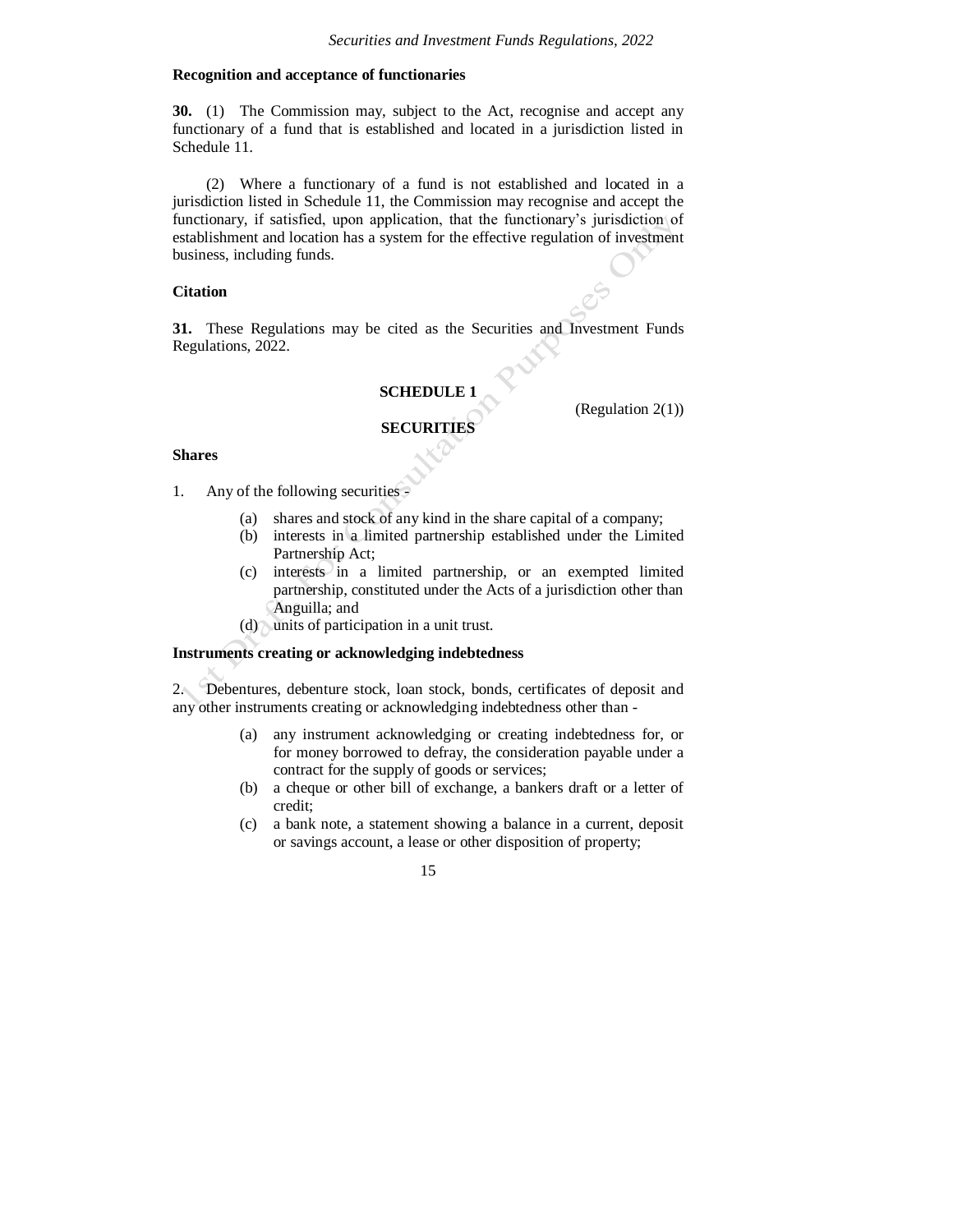- (d) a contract of insurance;
- (e) any instrument creating or acknowledging indebtedness in respect of money raised by the Government of Anguilla or any public authority created thereby; and
- (f) an instrument creating or acknowledging indebtedness and creating security for that indebtedness over land.

#### **Instruments giving entitlements to securities**

3. Warrants and other instruments entitling the holder to subscribe for securities falling within paragraph 1 or 2.

## **Certificates representing certain securities**

4. Certificates or other instruments which confer contractual or proprietary rights -

- (a) in respect of any security falling in paragraph 1, 2 or 3, being a security held by a person other than the person on whom the rights are conferred by the certificate or instrument; and
- (b) the transfer of which may be effected without the consent of that person.

# **Options**

- 5. Options to acquire or dispose of
	- (a) a security falling in any other paragraph of this Schedule;
	- (b) any currency;
	- (c) any precious metal; or
	- (d) an option to acquire or dispose of a security falling within this paragraph by virtue of subparagraph (a), (b) or (c).

# **Futures**

6. Rights under a contract for the disposal of a commodity or property of any other description under which delivery is to be made at a future date and at a price agreed upon when the contract is made, other than a contract made for commercial and not investment purposes.

7. A contract is to be regarded as made for investment purposes if it is made or traded on an approved exchange or made otherwise than on an approved exchange but is expressed to be as traded on such an exchange or on the same terms as those on which an equivalent contract would be made on such an exchange.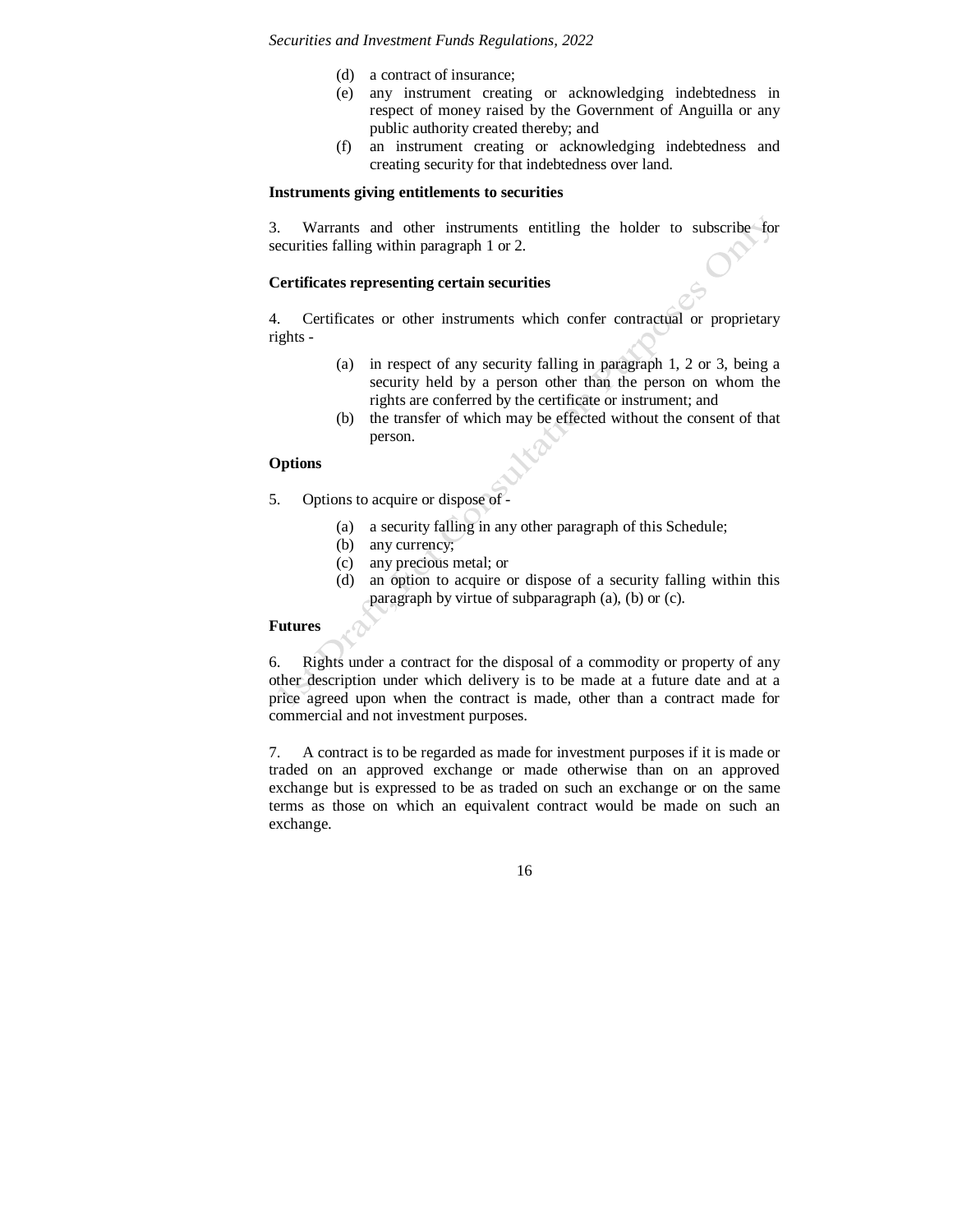8. A contract not falling within paragraph 7 is to be regarded as made for commercial purposes if under the terms of the contract delivery is to be made within 7 days.

9. The following are indications that a contract not falling within paragraph 7 or 8 is made for commercial purposes and the absence of them is an indication that it is made for investment purposes -

- (a) one or more of the parties is a producer of the commodity or other property or uses it in that person's business; or
- (b) the seller delivers or intends to deliver the property or the purchaser takes or intends to take delivery of it.

10. It is an indication that a contract is made for commercial purposes that the prices, the lot, the delivery date or other terms are determined by the parties for the purposes of the particular contract and not by reference (or not solely by reference) to regularly published prices, to standard lots or delivery dates or to standard terms.

11. The following are indications that a contract is made for investment purposes, namely -

- (a) it is expressed to be as traded on an approved exchange;
- (b) performance of the contract is ensured by an approved exchange or a clearing house; or
- (c) there are arrangements for the payment or provision of margin.

12. For the purposes of paragraph 6, a price is to be taken to be agreed on when a contract is made -

> (a) notwithstanding that it is left to be determined by reference to the price at which a contract is to be entered into on a market or an approved exchange or could be entered into at a time and place specified in the contract; or

> (b) in a case where the contract is expressed to be by reference to a standard lot and quality, notwithstanding that provision is made for a variation in the price to take account of any variation in quantity or quality on delivery.

## **Contracts for differences**

- 13. Rights under
	- (a) a contract for differences; or
	- (b) any other contract the purpose or pretended purpose of which is to secure a profit or avoid a loss by reference to fluctuations in - (i) the value or price of property of any description, or
		- 17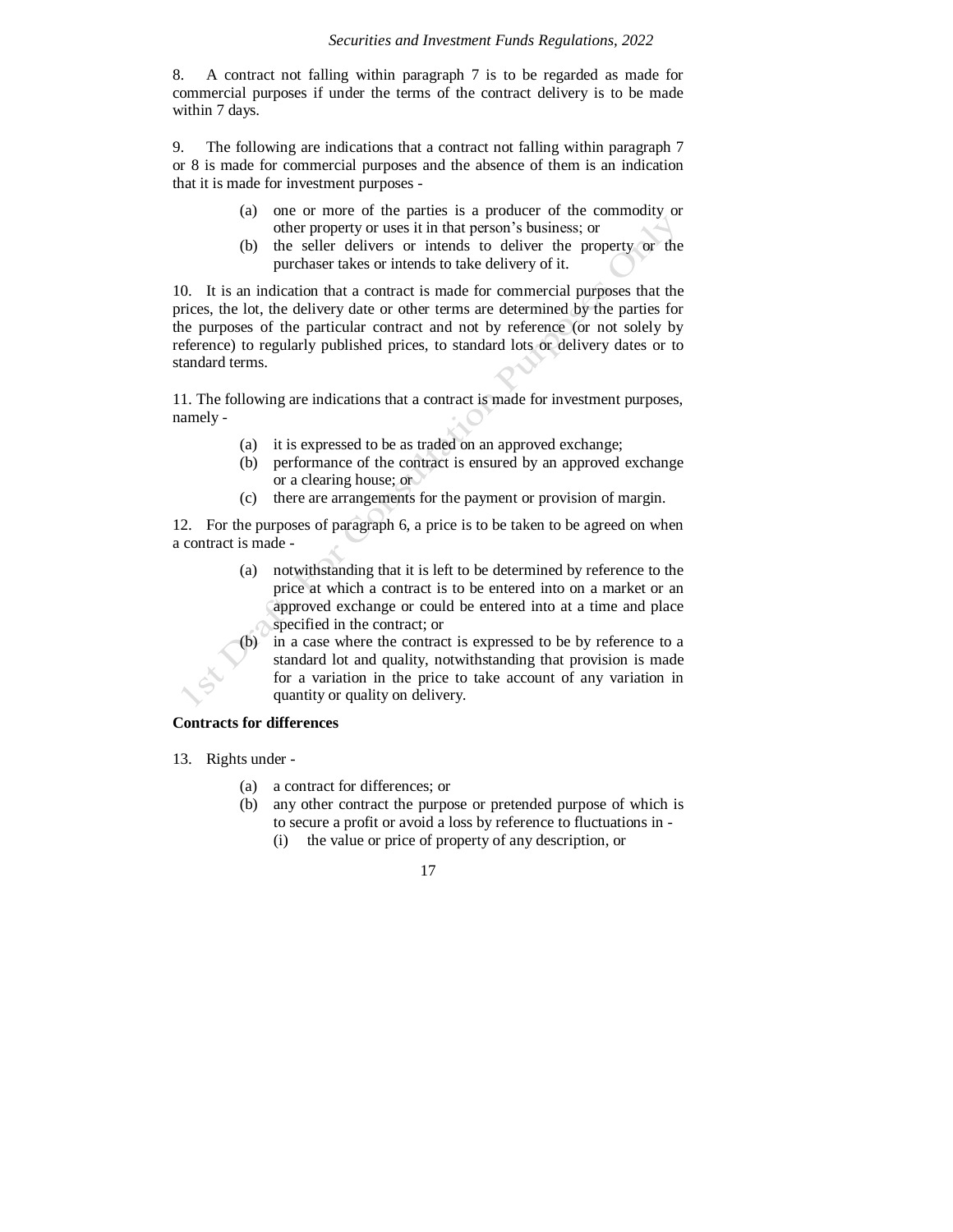- (ii) an index or other factor designated for that purpose in that contract; other than -
	- (A) rights under a contract if the parties intend that the profit is to be secured or the loss is to be avoided by one or more of the parties taking delivery of any property to which the contract relates, or
	- (B) rights under a contract under which money is received by way of deposit on terms that any interest or other return to be paid on the sum deposited will be calculated by reference to fluctuations in an index or other factor.

## **SCHEDULE 2**

(Regulation 2(1))

#### **SECURITIES INVESTMENT BUSINESS - REGULATED ACTIVITIES**

## **1. Dealing in securities**

- (a) Buying, selling, subscribing for or underwriting securities as an agent; or
- (b) buying, selling, subscribing for or underwriting securities as principal where the person entering into that transaction -
	- (i) holds himself or herself out as willing, as principal, to buy, sell or subscribe for securities of the kind to which the transaction relates at prices determined by that person generally and continuously rather than in respect of each particular transaction,
	- (ii) holds himself or herself out as engaging in the business of underwriting securities of the kind to which the transaction relates, or
	- (iii) regularly solicits members of the public with the purpose of inducing them, as principals or agents, to buy, sell, subscribe for or underwrite securities and such transaction is entered into as a result of such person having solicited members of the public in that manner.

# **2. Arranging deals in securities**

Making arrangements with a view to -

- (a) another person (whether as a principal or an agent) buying, selling, subscribing for or underwriting securities; or
- (b) a person who participates in the arrangements buying, selling, subscribing for or underwriting securities.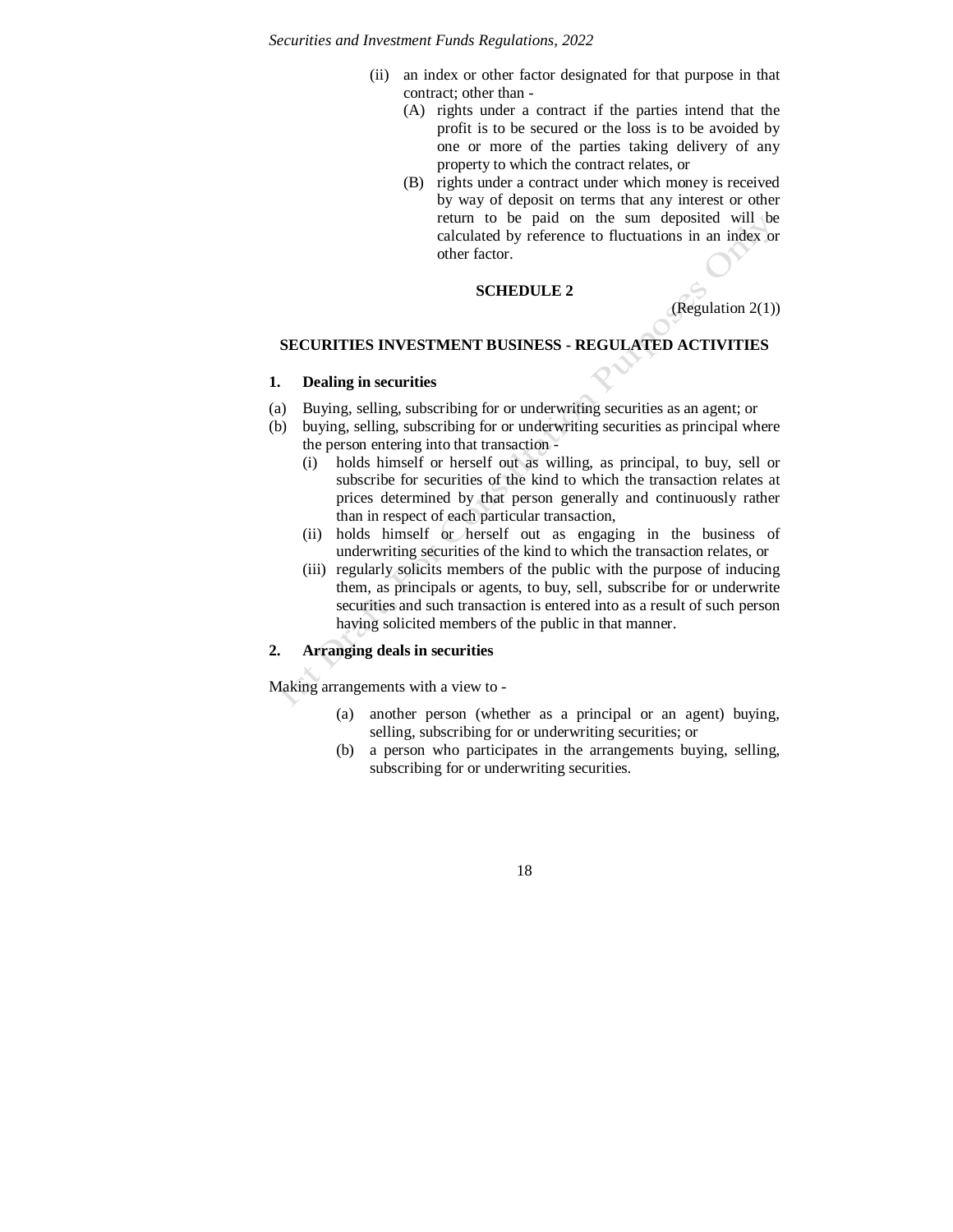# **3. Managing securities**

Managing securities belonging to another person in circumstances involving the exercise of discretion.

## **4. Advising on securities**

Advising a person on securities if the advice is -

- (a) given to the person in that person's capacity as an investor or potential investor or in that person's capacity as agent for an investor or a potential investor; and
- (b) advice on the merits of that person's doing any of the following (whether as principal or agent) -
	- (i) buying, selling, subscribing for or underwriting a particular security, or
	- (ii) exercising any right conferred by a security to buy, sell, subscribe for, or underwrite a security.

# **5. Carrying on digital asset business**

Carrying on the business of providing any or all of the following digital asset business activities to the general public -

- (a) issuing, selling or redeeming virtual coins, tokens or any other form of digital asset;
- (b) operating as a payment service provider business utilising digital assets which includes the provision of services for the transfer of funds;
- (c) operating as an electronic exchange;
- (d) providing custodial wallet services;
- (e) operating as a digital asset services vendor.

## **SCHEDULE 3**

(Regulation 2(1))

# **SECURITIES INVESTMENT BUSINESS - PERSONS REQUIRED TO BE REGISTERED**

The following persons are required to be registered under the Act -

1. A company within a group of companies carrying on securities investment business exclusively for one or more companies within the same group.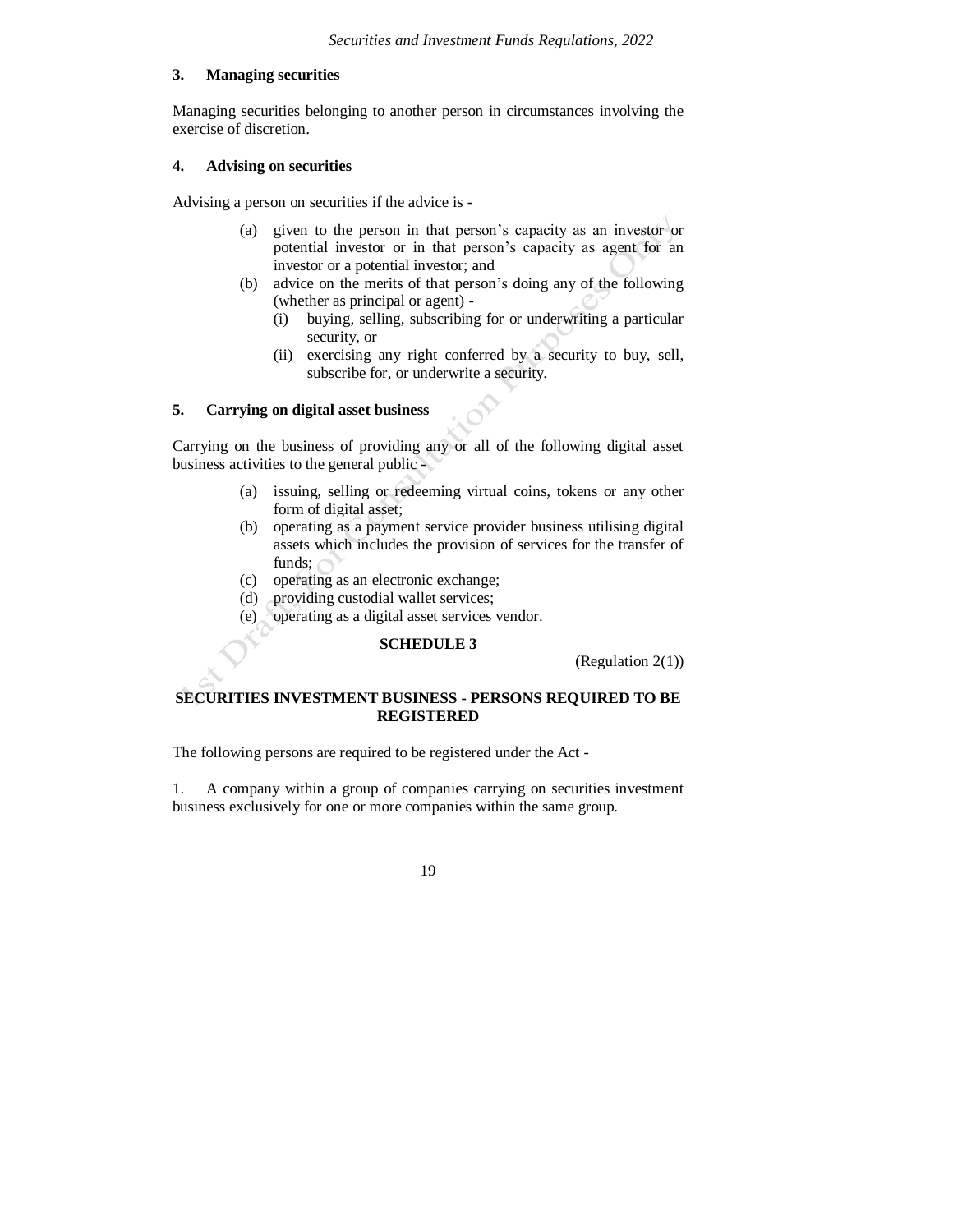2. A person carrying on securities investment business exclusively for one or more of the following classes of persons -

- (a) a professional investor; or
- (b) a company, partnership or trust (whether or not regulated as a mutual fund) of which the shareholders, unit holders or limited partners are one or more persons falling within subparagraph (a),

and who has a registered office or a place of business in Anguilla for which services are provided by a person licensed to provide such services.

## **SCHEDULE 4**

(Regulation 2(2))

# **MUTUAL FUNDS - CONNECTED PERSONS WITHIN A SINGLE FAMILY**

1. The following persons are connected persons in relation to an individual within a single family -

- (a) spouse;
- (b) children (including step-children) and grandchildren of the individual and his or her spouse;
- (c) parents, including step-parents;
- (d) grandparents;
- (e) parents-in-law, including step-parents-in-law;
- (f) brother, step-brother, sister, step-sister and their spouses;
- (g) spouse's grandparents;
- (h) spouse's brother, step-brother, sister, step-sister and their spouses and children;
- (i) parent's brother, step-brother, sister, step-sister and their spouses;
- (j) children of the brother, step-brother, sister or step-sister of the individual's parents, both present and future, including stepchildren, and their spouses; and

(k) children of the individual's brother, step-brother, sister or stepsister, both present and future, including step-children, and their spouses.

2. For any of the relationships listed in paragraph 1 that may be established by blood, that same relationship may also be established by adoption.

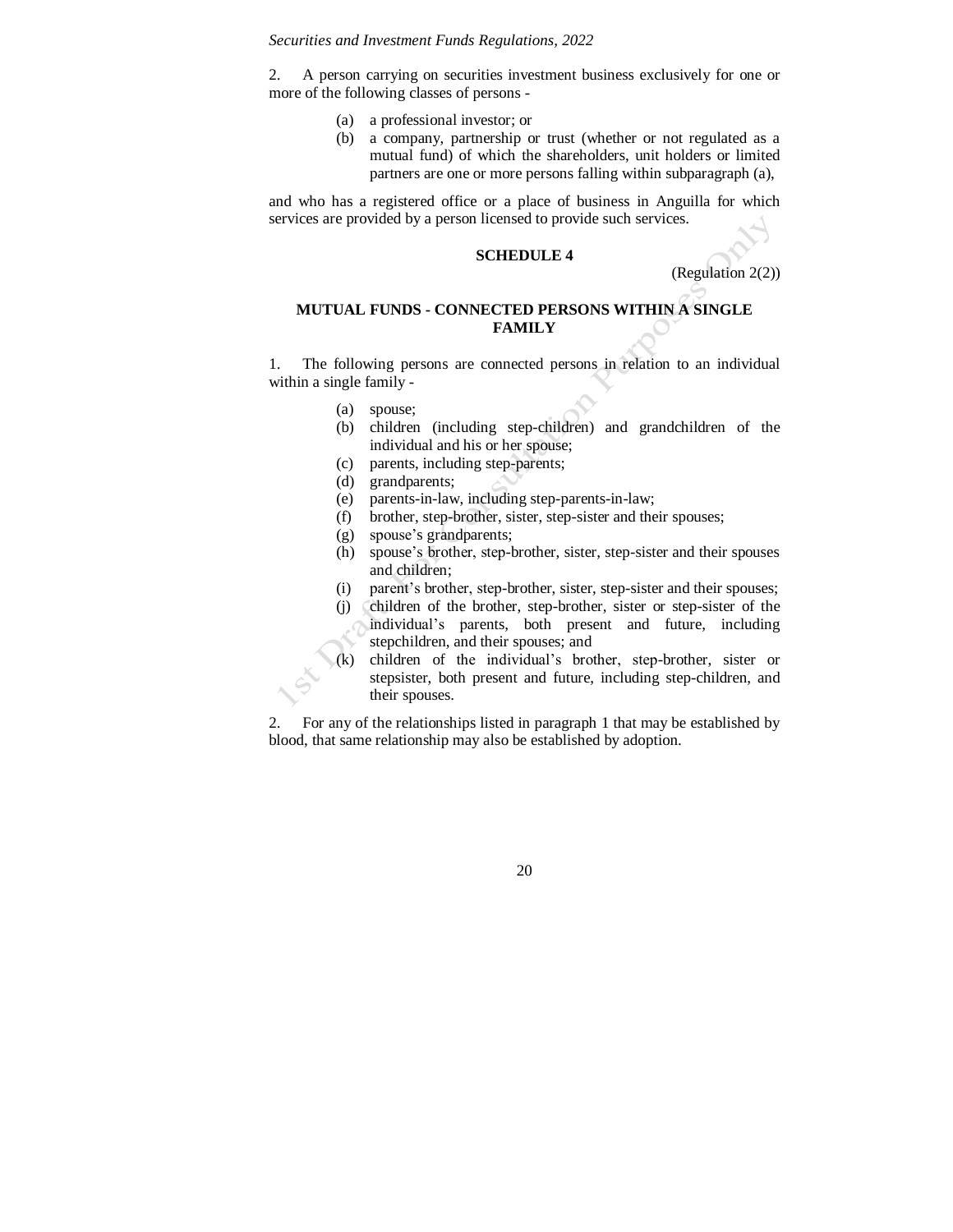# **SCHEDULE 5**

(Regulation 4(1))

## **SECURITIES INVESTMENT BUSINESS - NON-REGISTRABLE PERSONS**

1. Persons described in paragraph 2 are persons for whom there is no requirement for registration under the Act and shall be referred to as "nonregistrable persons".

- 2. The persons referred to in paragraph 1 are as follows
	- (a) A person participating in a joint enterprise (and where that person is a company any other company which is part of the same group of companies as that person) with the person carrying on the securities investment business where the activities constituting such securities investment business are to be carried on for the purposes of or in connection with that joint enterprise.
	- (b) The following persons
		- (i) an approved exchange;
		- (ii) the Commission; or
		- (iii) the Government of Anguilla or any public authority created by the Government.
	- (c) A person carrying on securities investment business only in the course of acting in any of the following capacities -
		- $(i)$  director;  $\bigcap$
		- (ii) partner;
		- (iii) manager of a limited liability company;
		- (iv) liquidator;
		- (v) executor or administrator of an estate; or
		- (vi) a trustee acting together with co-trustees in their capacity as such, or acting for a beneficiary under the trust,

provided that in each case that person is not separately remunerated for any of the activities which constitute the carrying on of such securities investment business otherwise than as part of any remuneration such person receives for acting in that capacity and either -

(A) does not hold himself or herself out as carrying on securities investment business other than as a necessary or incidental part of performing functions in that capacity, or

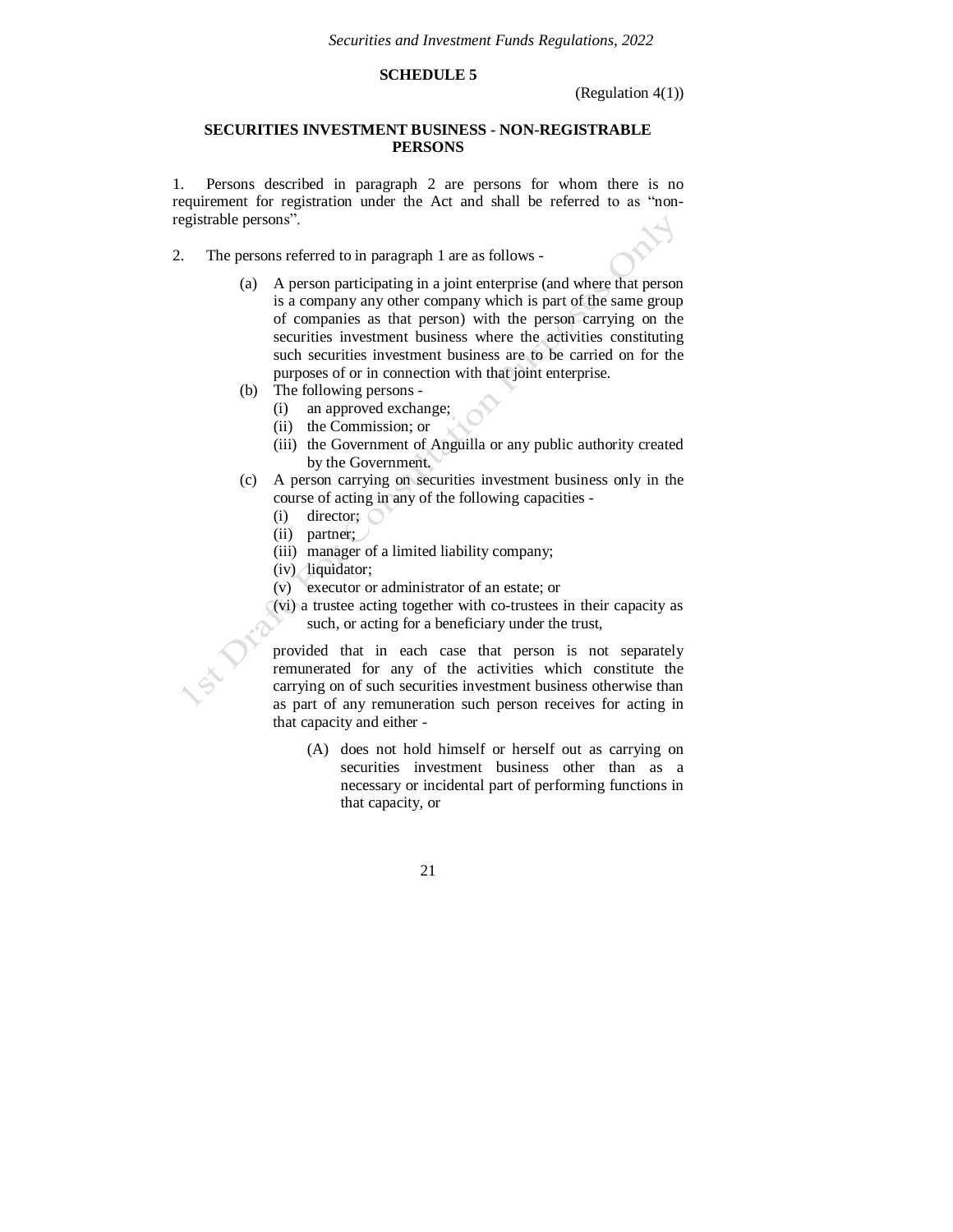- (B) is acting on behalf of a company, partnership or trust that is otherwise licensed or exempted from licensing under the Act.
- (d) The conduct of securities investment business by a single family office.

## **SCHEDULE 6**

(Regulation 4(2))

## **SECURITIES INVESTMENT BUSINESS - EXCLUDED ACTIVITIES**

The activities specified in this Schedule are not considered securities investment business in the following circumstances -

#### **1. Dealing in securities**

#### **(1) Securities evidencing indebtedness:**

Where a person as principal or agent buys, sells, subscribes for or underwrites securities and such securities create or acknowledge indebtedness in respect of any loan, credit, guarantee or other similar financial accommodation or assurance which that person or that person's principal has made, granted or provided.

## **(2) Issuing, redeeming or repurchasing securities:**

Where a company, partnership or trust issues, redeems or repurchases any of its securities falling within paragraphs 1 to 3 of Schedule 1.

# **(3) Disposing of treasury shares:**

Where a company disposes of any of its treasury shares.

## **(4) Risk management:**

Where a person buys, sells, subscribes for or underwrites securities and -

- (a) the transaction relates to securities falling within paragraph 5, 6 or 13 of Schedule 1;
- (b) none of the parties to the transaction are individuals;
- (c) the sole or main purpose for which the person concerned enters into the transaction (either by itself or in combination with other such transactions) is to limit the extent to which a relevant business will be affected by any identifiable risk arising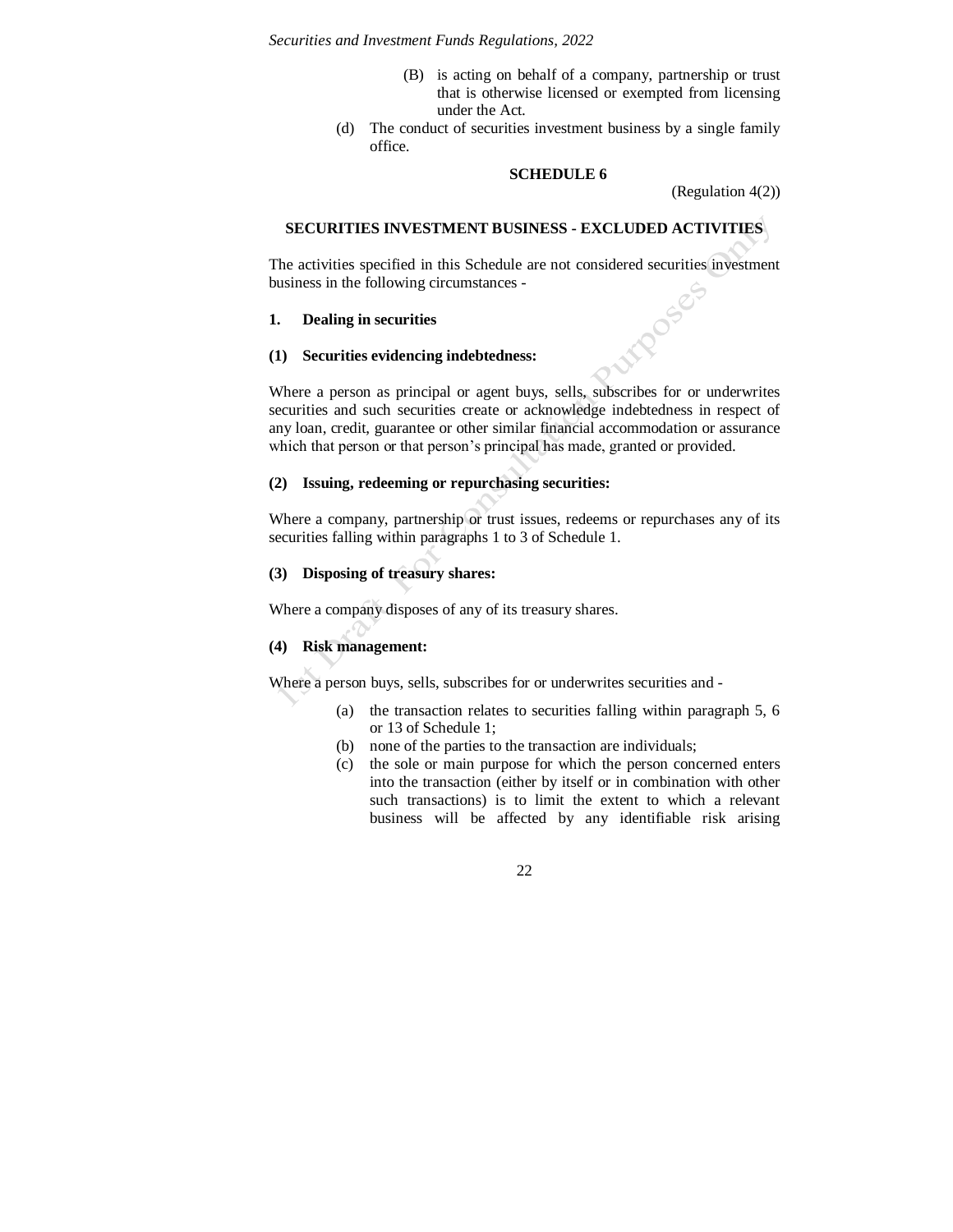otherwise than as a result of the carrying on of any regulated activity which is not excluded by virtue of this Schedule; and

- (d) the relevant business is a business other than securities investment business carried on by -
	- (i) the person entering into the transaction,
	- (ii) a company within the same group of companies as such person, or
	- (iii) another person who is or is proposing to become a participator in a joint enterprise with such person.

#### **(5) Disposal of goods or supply of services:**

Where a person buys, sells, subscribes for or underwrites securities for the purposes of or in connection with the disposal of goods or supply of services or a related disposal or supply by a supplier to a customer and the supplier is acting -

- (a) as a principal; or
- (b) as an agent,

and the supplier does not hold himself or herself out generally as engaging in the buying, selling, subscribing for or underwriting of securities and does not regularly solicit members of the public to buy, sell, subscribe for or underwrite securities.

## **(6) Incidental activity:**

Where a person buys, sells, subscribes for or underwrites securities in the course of carrying on any profession or business not otherwise constituting securities investment business and where such transaction is a necessary or incidental part of other services provided in the course of carrying on that profession or business and is not separately remunerated otherwise than as part of any remuneration received in respect of such other services.

# **(7) Employee schemes:**

Where an employer buys, sells, subscribes for or underwrites securities in connection with the operation of a share or pension scheme for the benefit of employees or former employees, or of their spouses, widows, widowers or children or step-children under the age of 18.

## **(8) Application of proprietary assets:**

Where a company, partnership or trust, acting as principal and dealing only on its own behalf buys, sells or subscribes for securities by applying its proprietary assets, otherwise than as described in paragraph 1(b) of Schedule 2.

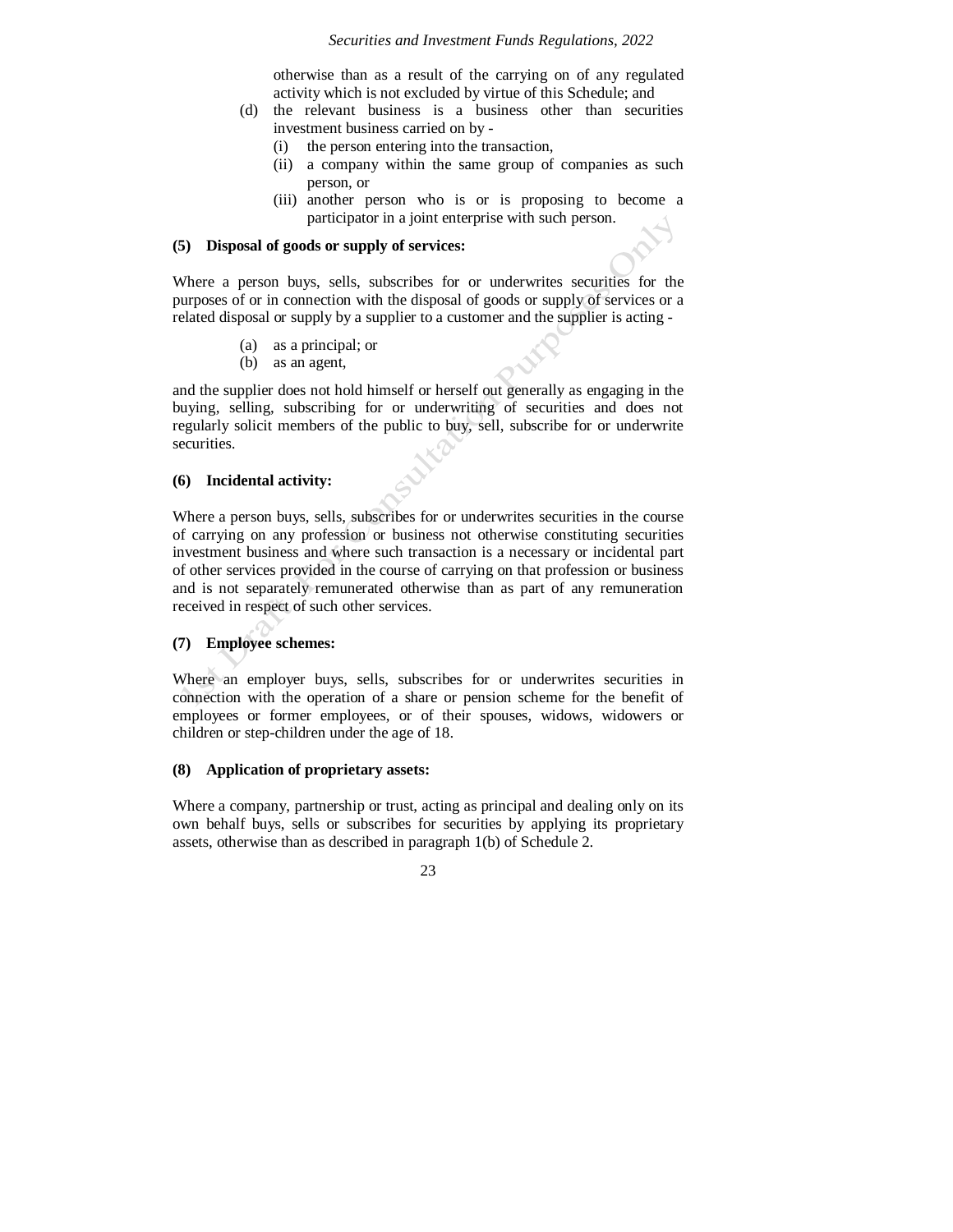## **2. Arranging deals in securities**

#### **(1) Arranging own deals:**

Where a person makes arrangements relating to a transaction to which that person will be a party as principal or which will be entered into by that person as agent for one of the parties to the transaction.

#### **(2) Incidental activities:**



## **(3) Enabling parties to communicate:**

Where a person makes arrangements to provide means by which one party to a transaction (or potential transaction) is able to communicate with other parties to the transaction or potential transaction.

#### **(4) Arrangements in connection with securities evidencing indebtedness:**

Where a person makes arrangements in respect of a transaction referred to in paragraph 1(1).

#### **(5) Provision of finance:**

Where a person makes arrangements for the sole purpose of providing finance to enable a person, as principal or agent, to buy, sell, subscribe for or underwrite securities.

## **(6) Introducing:**

Where a person makes arrangements to introduce a person to another person and -

- (a) the person to whom introductions are to be made is a person referred to in Schedule 5; and
- (b) the introduction is made with a view to the provision of independent advice or the independent exercise of discretion in

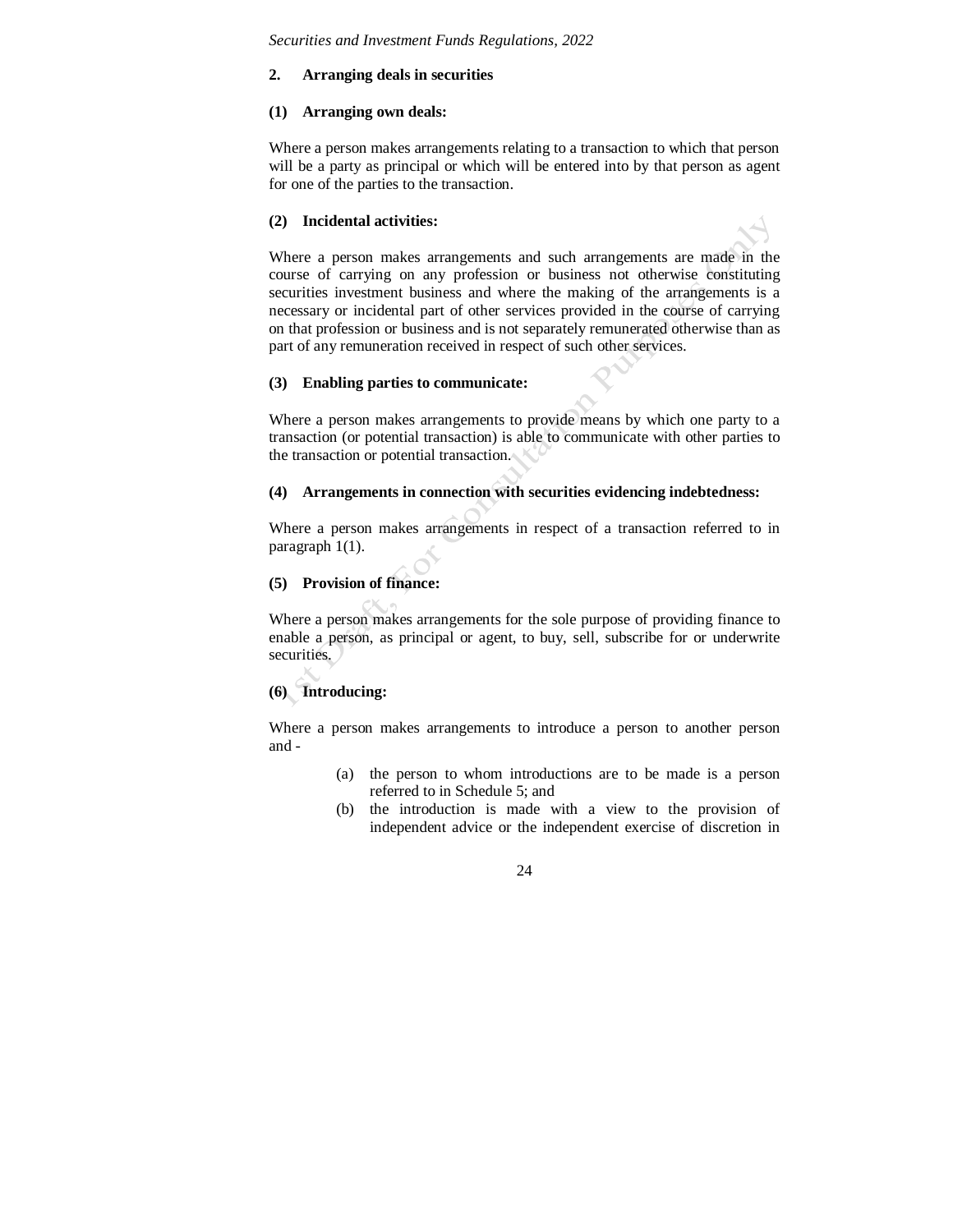relation to securities generally or in relation to any class of securities to which the arrangements relate.

## **(7) Arrangements for the issue of securities:**

Where a person makes arrangements in respect of a transaction referred to in paragraphs  $1(1)$  and  $1(7)$ .

#### **(8) Disposal of goods or supply of services:**

Where a supplier makes arrangements made for, or with a view to, a transaction which is to be entered into by a customer for the purposes of or in connection with the disposal of goods or supply of services or a related disposal or supply.

## **(9) Employee schemes:**

Where a person makes arrangements in connection with the operation by an employer of a share or pension scheme for the benefit of employees or former employees, or of their spouse, widows, widowers or children or step-children under the age of 18.

## **3. Managing securities**

Where a person manages securities that are or are to be managed for the purposes of or in connection with the disposal of goods or supply of services or a related disposal or supply by a supplier to a customer.

## **4. Advising on securities**

## **(1) Disposal of goods or supply of services:**

Where a supplier gives advice to that person's customer for the purposes of or in connection with the disposal of goods or supply of services or a related disposal or supply.

## **(2) Publications:**

Where a person gives advice in any communications media and -

- (a) the principal purpose is not to induce persons to buy, sell, subscribe for or underwrite particular securities; or
- (b) the person responsible does not derive any direct benefit from any such purchase, disposal, subscription or underwriting.

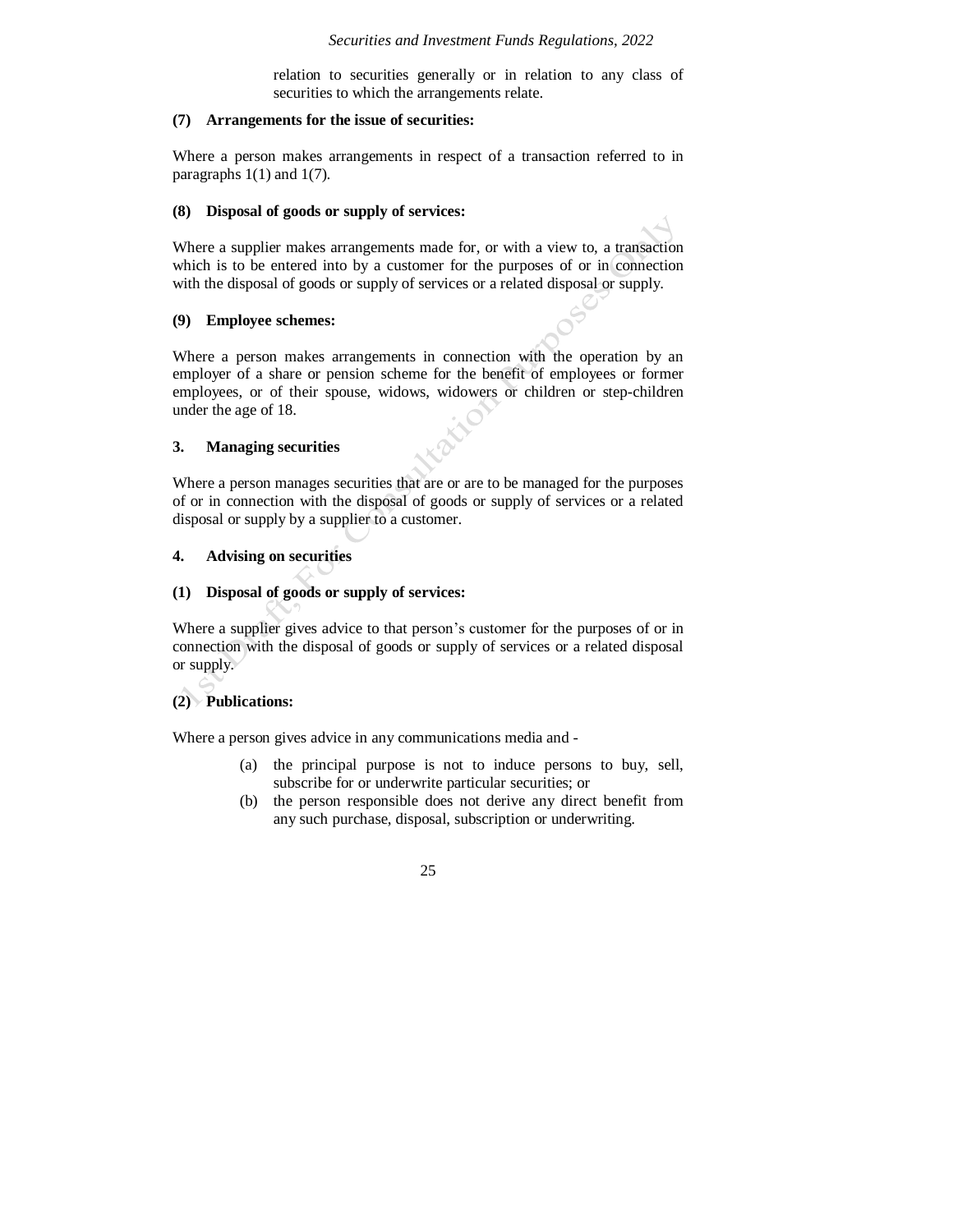# **(3) Incidental activities:**

Where a person gives legal, accounting or other advice and the advice is given in the course of carrying on any profession or business not otherwise constituting securities investment business and the giving of the advice is a necessary or incidental part of other services provided in the course of carrying on that profession or business and is not separately remunerated otherwise than as part of any remuneration received in respect of such other services.

#### **SCHEDULE 7**

**(**Regulation 5**)**

# **MUTUAL FUNDS - CATEGORIES AND SUB-CATEGORIES OF LICENCES**

| <b>SUB-CATEGORY</b> |
|---------------------|
| ດດດ                 |
| 999                 |
|                     |
|                     |
|                     |
|                     |

# **SCHEDULE 8**

## **FORMS**

#### **FORM 1**

(Regulation 20(1))

# **APPLICATION FOR REGISTRATION OF A PRIVATE OR PROFESSIONAL FUND**

- 1. Address of the fund's place of business in Anguilla
- 2. Name and address of each of the fund's directors.
- 3. Name and address of the fund's authorised representative.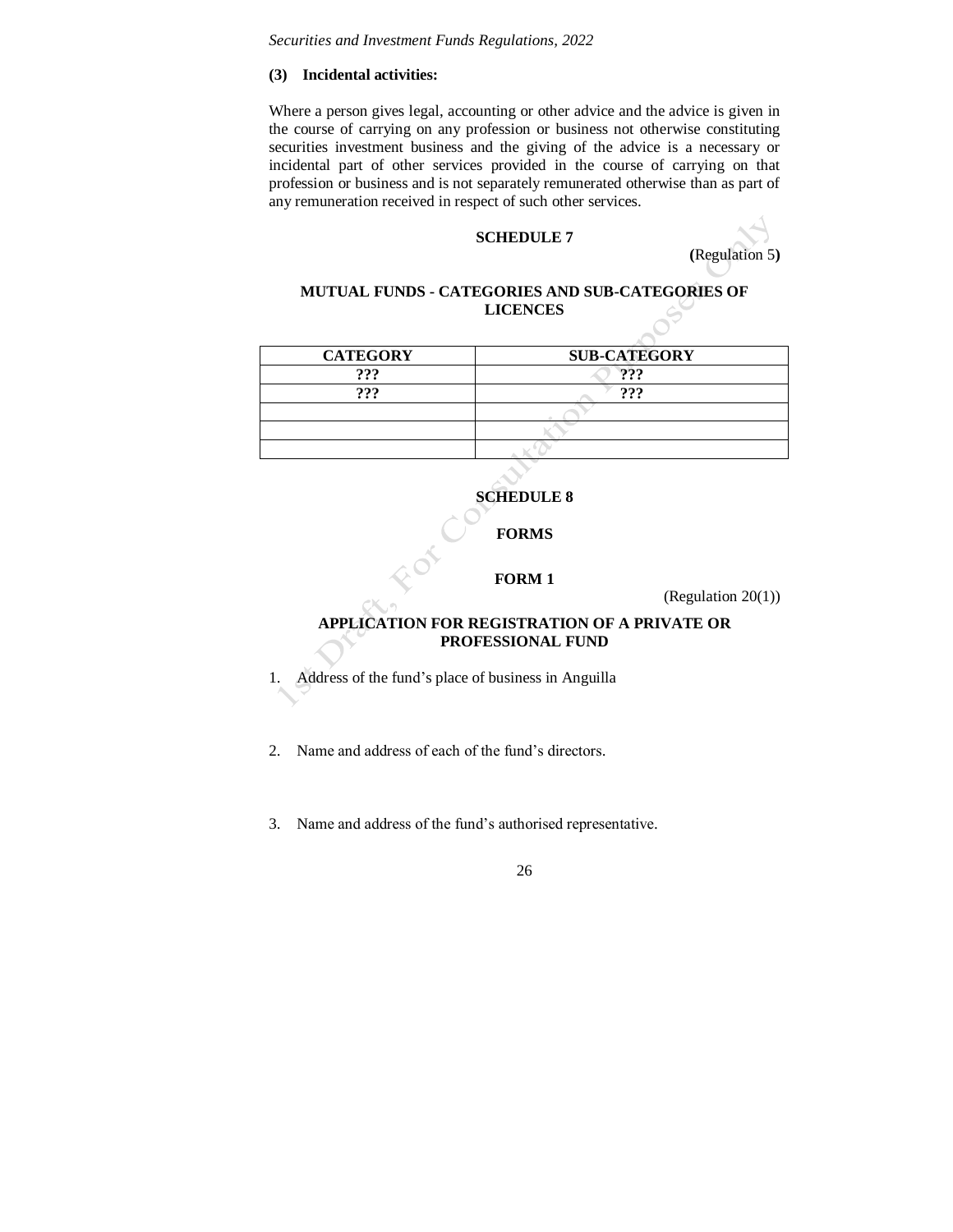- 4. If the fund is a unit trust, the name and address of the trustee.
- 5. Address of any place or places of business that the fund may have outside Anguilla
- 6. Name and address of the fund's auditor.
- 7. Name and address of each of the fund's functionaries.
- 8. Whether the fund has issued, or intends to issue, an offering document.
- 9. In the case of a fund incorporated, constituted, formed or organised under the laws of a country outside Anguilla, written details of the nature and scope of the fund's business.
- 10. Such other information as may be required by the Commission.

## **FORM 2**

(Regulation 25(1))

CS OFFF

## **APPLICATION FOR REGISTRATION OF A PUBLIC FUND**

- 1. Address of the place of business of the fund in Anguilla.
- 2. Name and address of the fund's authorised representative.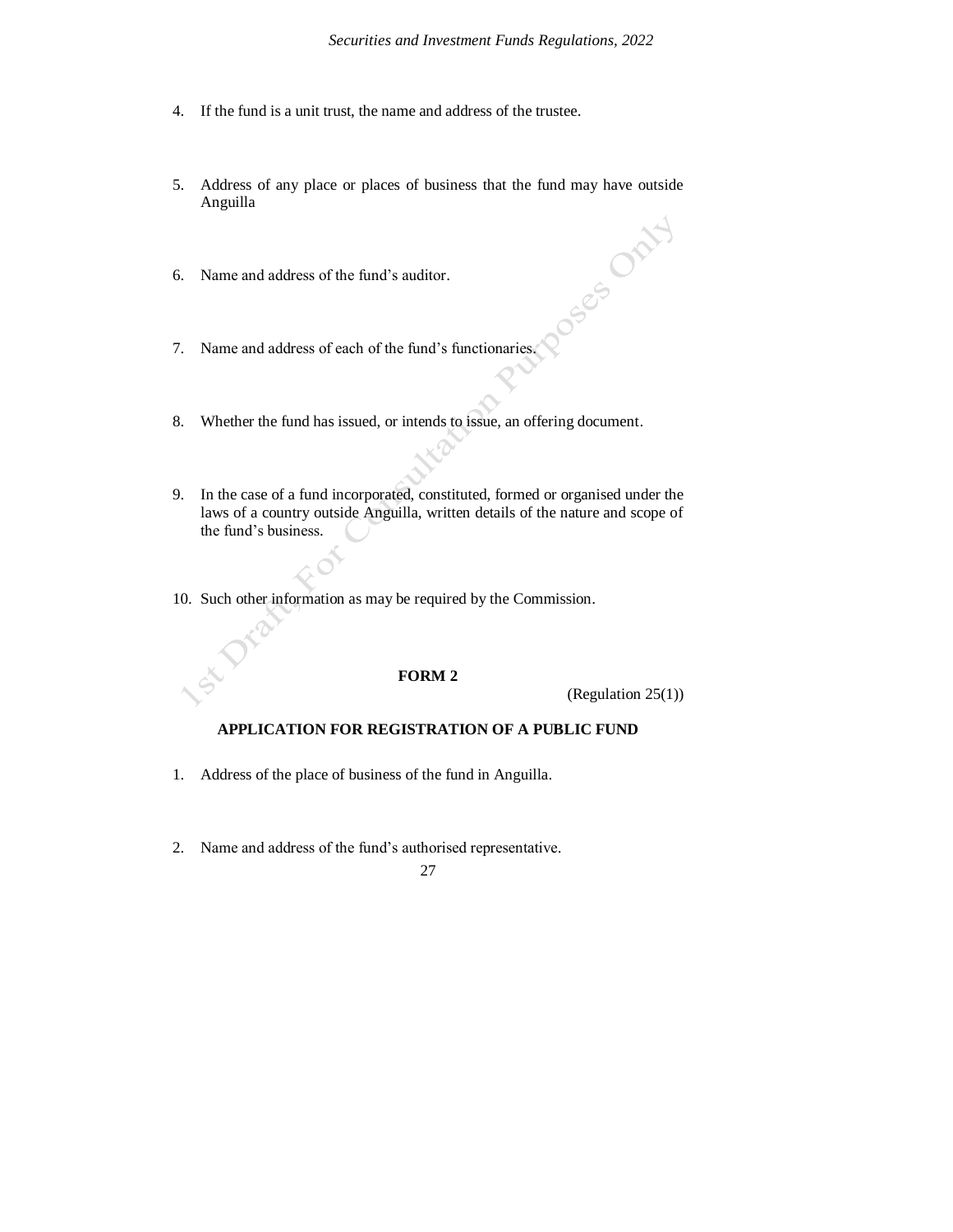- 3. If the fund is a unit trust, the name and address of the trustee.
- 4. Name and address of any promoters of the fund.
- 5. Address of any place or places of business that the fund may have outside Anguilla. **ITPOSES**
- 6. Name and address of the fund's auditor.
- 7. Name and address of each of the fund's functionaries.
- 8. Place or places where the fund's financial and other records will be kept.
- 9. Such other information as may be required by the Commission.

## SCHEDULE 9

(Regulation 8)

# **FEES**

| Column 1                                         | Column 2 |
|--------------------------------------------------|----------|
| <b>Service</b>                                   | US\$     |
| Application for licence/registration/recognition | ????     |
| Application for issue of                         | ????     |
| licence/registration/recognition                 |          |
| Application for renewal of                       | ????     |
| licence/registration/recognition                 |          |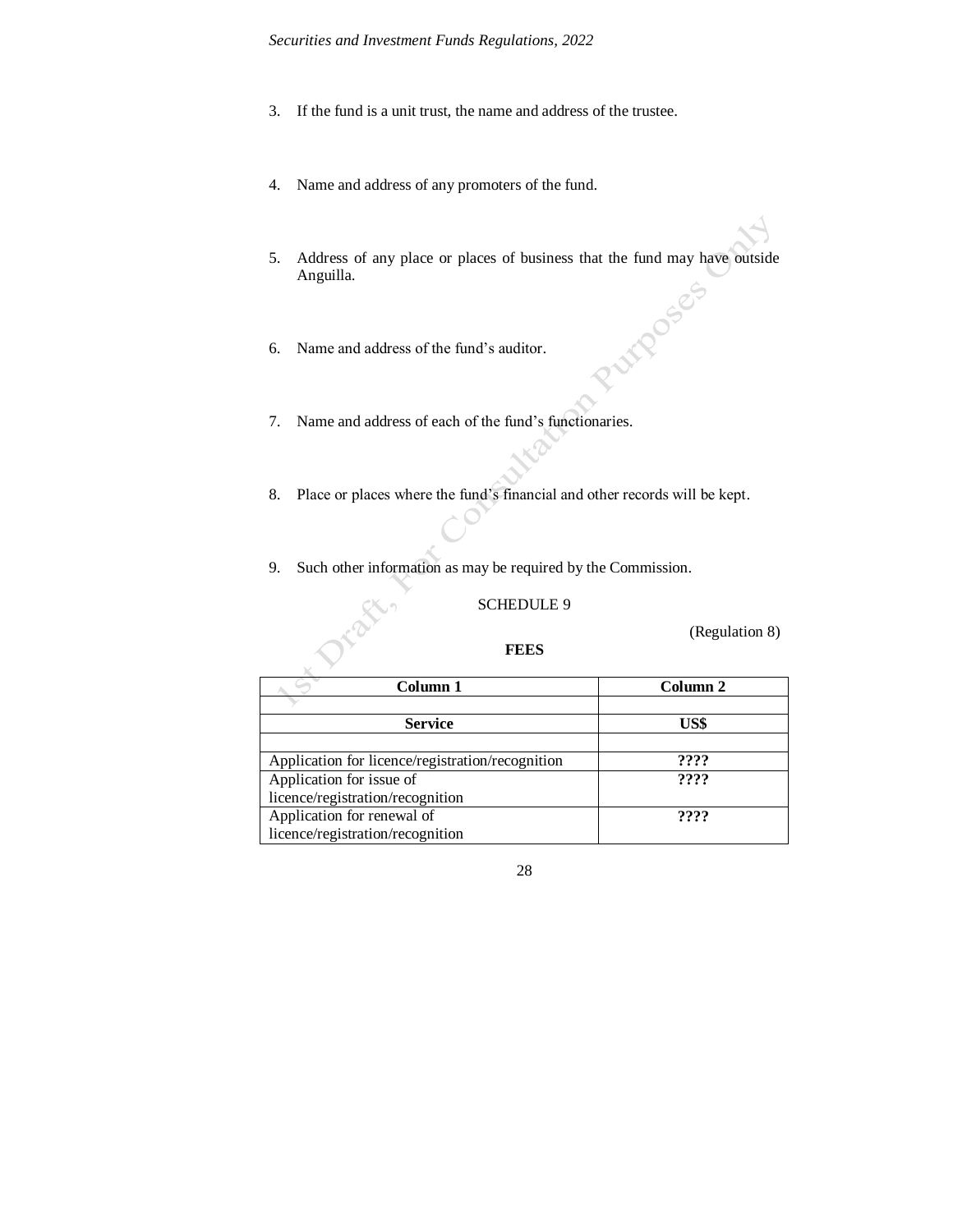| Annual fee for licence/registration/recognition                                            | ????            |
|--------------------------------------------------------------------------------------------|-----------------|
| Registration of registrable person                                                         | ????            |
| Application for registration of prospectus                                                 | ????            |
| Application for registration of amended prospectus                                         | ????            |
| Application for approval of appointment of                                                 | ????            |
| directors, functionaries and others                                                        |                 |
| Application to carry on digital payment token                                              | 2222            |
| services                                                                                   |                 |
| Approval of senior officers                                                                | $??\mathord ??$ |
| Application to Commission for approval to change                                           | ????            |
| auditor                                                                                    |                 |
| Application for issue of certificate of compliance                                         | ????            |
| Application to change an auditor                                                           | ????            |
| Approval of exchange                                                                       | ????            |
| Approval of transfer of shares                                                             | ????            |
| Approval of regulated person's change of name                                              | ????            |
| Application to cancel Commission's approval                                                | ????            |
| Registered person's annual declaration                                                     | ????            |
| <b>Inspection of Register</b>                                                              | ????            |
| Any application for the Commission's approval,<br>for which no fee is otherwise prescribed | 2222            |

# **SCHEDULE 10**

# **PUBLIC FUNDS CODE**

*Preliminary Provisions*

# **Interpretation**

1. In this Code -

"asset" includes a financial instrument;

"fund" means a public fund;

"fund property", in relation to a public fund, means -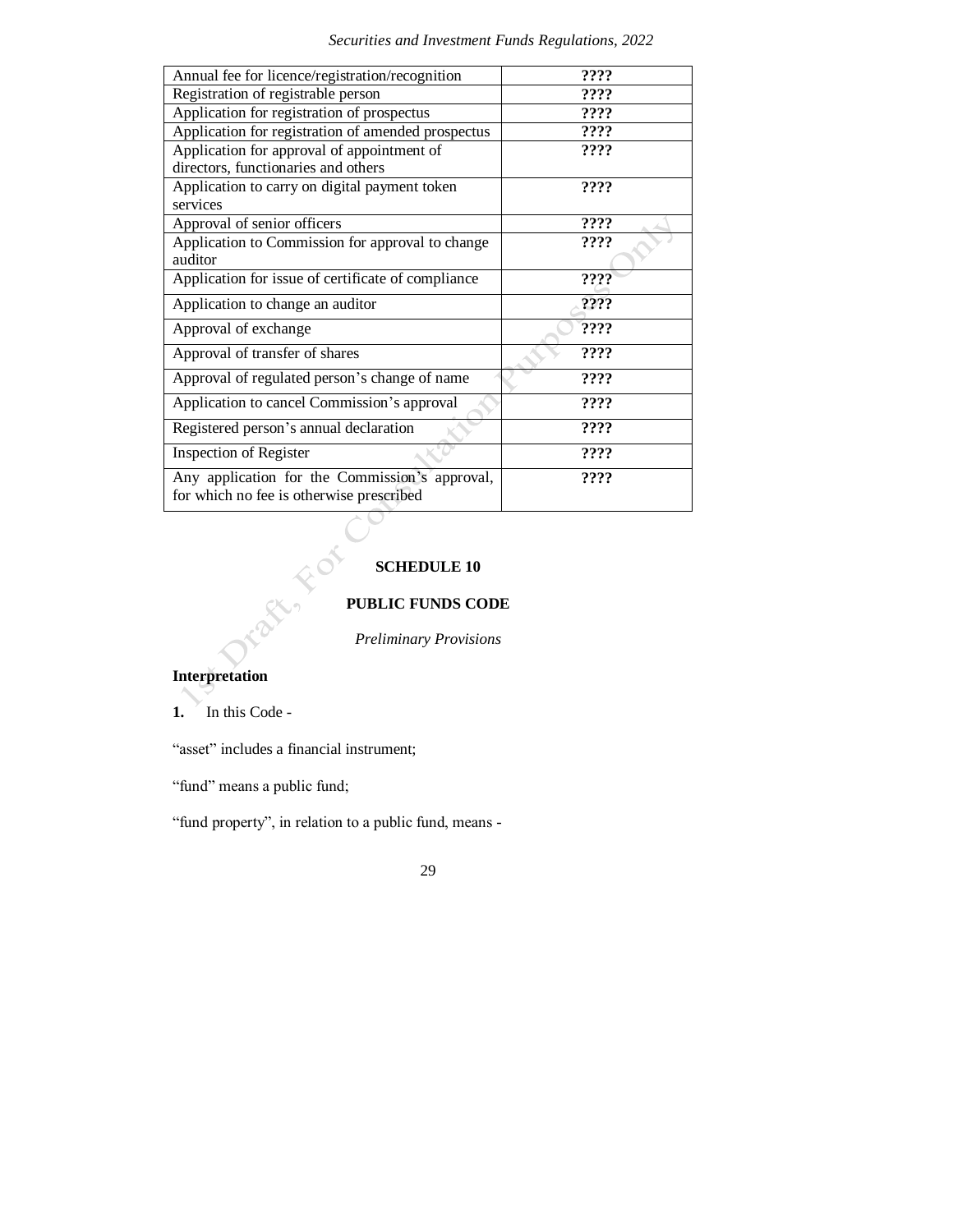- (a) where the fund is a company, the assets of the fund; and
- (b) where the fund is a unit trust, the assets subject to the trust deed that constitutes the fund;

"governing body" means -

- (a) in the case of a company, the board; and
- (b) in the case of a unit trust, the trustee;

"hard-to-value asset" means an asset for which there is no readily available market price;

"NAV" or "net asset value" means the value of the fund property, including accrued interest, dividends and other receivables, less the value of the total liabilities of the fund, including accrued expenses, accrued fees and other payables;

"NAV function" means the function of calculating the NAV of a fund, in accordance with the valuation policy;

"procedures" includes systems and controls;

"valuation policy", in relation to a public fund, means the policy for the valuation of the fund property established and maintained in accordance with paragraph 11 and, where more than one such policy is established and maintained, includes all those policies.

*Principles for business*

# **High level principles**

**2.** A public fund shall at all times carry on business in accordance with the following principles -

- (a) a public fund shall conduct its business with integrity;
- (b) a public fund shall take reasonable care to organise and control its affairs effectively taking into account the nature, scale, complexity and diversity of its business and the risks that it faces;
- (c) a public fund shall have due regard for the interests of its investors and treat them fairly; and shall make appropriate arrangements to protect the fund property and take all reasonable steps to identify and manage conflicts of interest; and
- (d) a public fund shall deal with the Commission in an open and cooperative manner.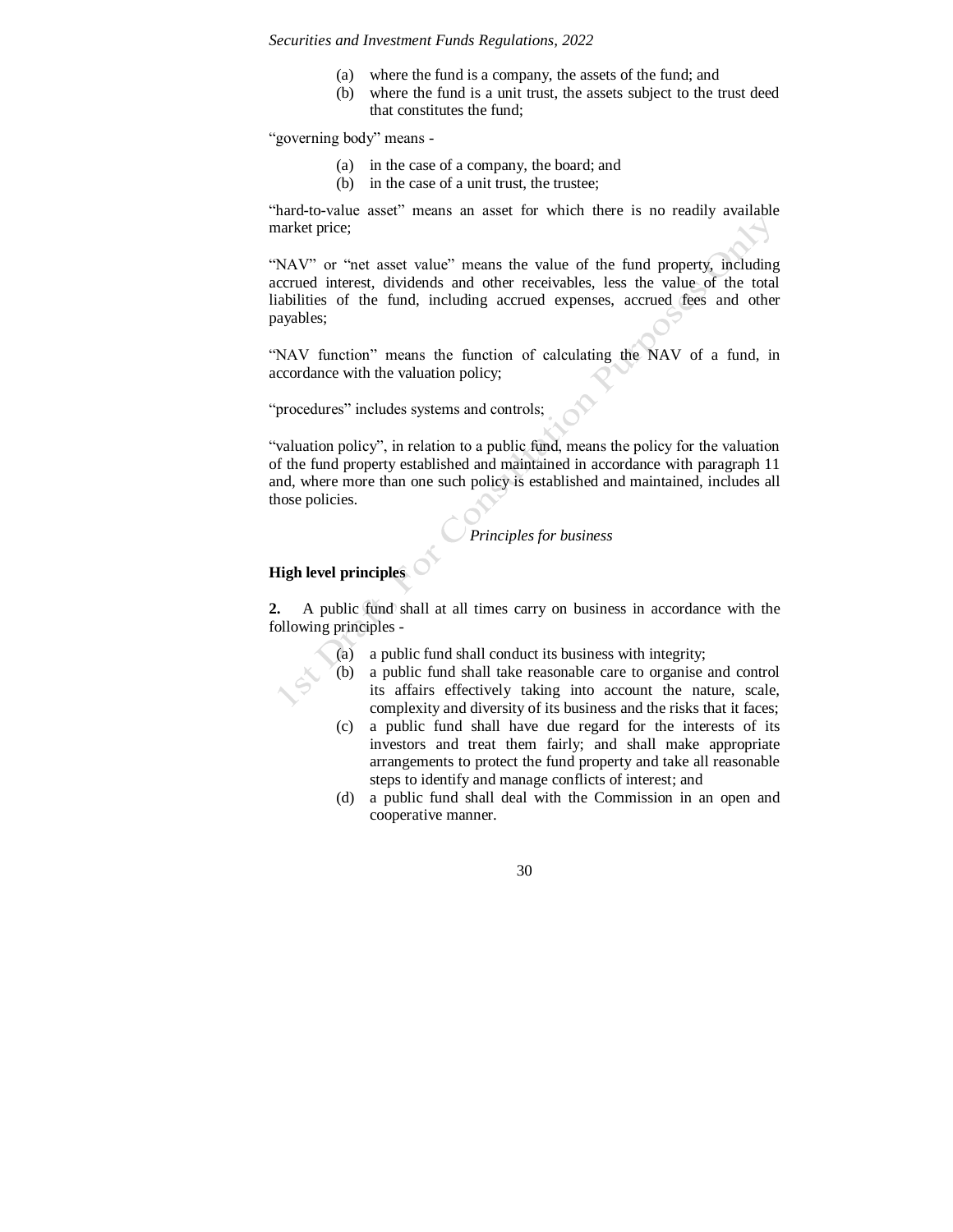*Corporate Governance*

## **Corporate governance**

**3.** (1) A public fund shall -

- (a) take reasonable care to maintain a clear and appropriate apportionment of significant responsibilities between its governing body and functionaries so that -
	- (i) it is clear who has which of those responsibilities, and
	- (ii) the business and affairs of the fund can be adequately monitored and controlled by the governing body; and
- (b) establish and maintain such procedures as are appropriate for the nature, size, complexity, structure and diversity of the fund and the fund property.

(2) A public fund shall ensure that its procedures are regularly reviewed and updated as required. **Nizion P.** 

# **Directors of public fund**

**4.** A public fund that is a company shall have an adequate number of directors who -

- (a) are capable of exercising independent judgment;
- (b) have sufficient knowledge, skills, experience and understanding of the fund's business to ensure that the governing body is able to fulfil its responsibilities; and
- (c) have sufficient time and commitment to undertake their duties diligently.

## **Responsibilities of governing body**

**5.** (1) The governing body of a public fund has ultimate responsibility for the business and affairs of the fund and for ensuring its effective organisation.

(2) Without limiting subparagraph (1), the governing body of a public fund has the following responsibilities -

> (a) ensuring that the policies and procedures required by this Code are established and maintained by the fund;

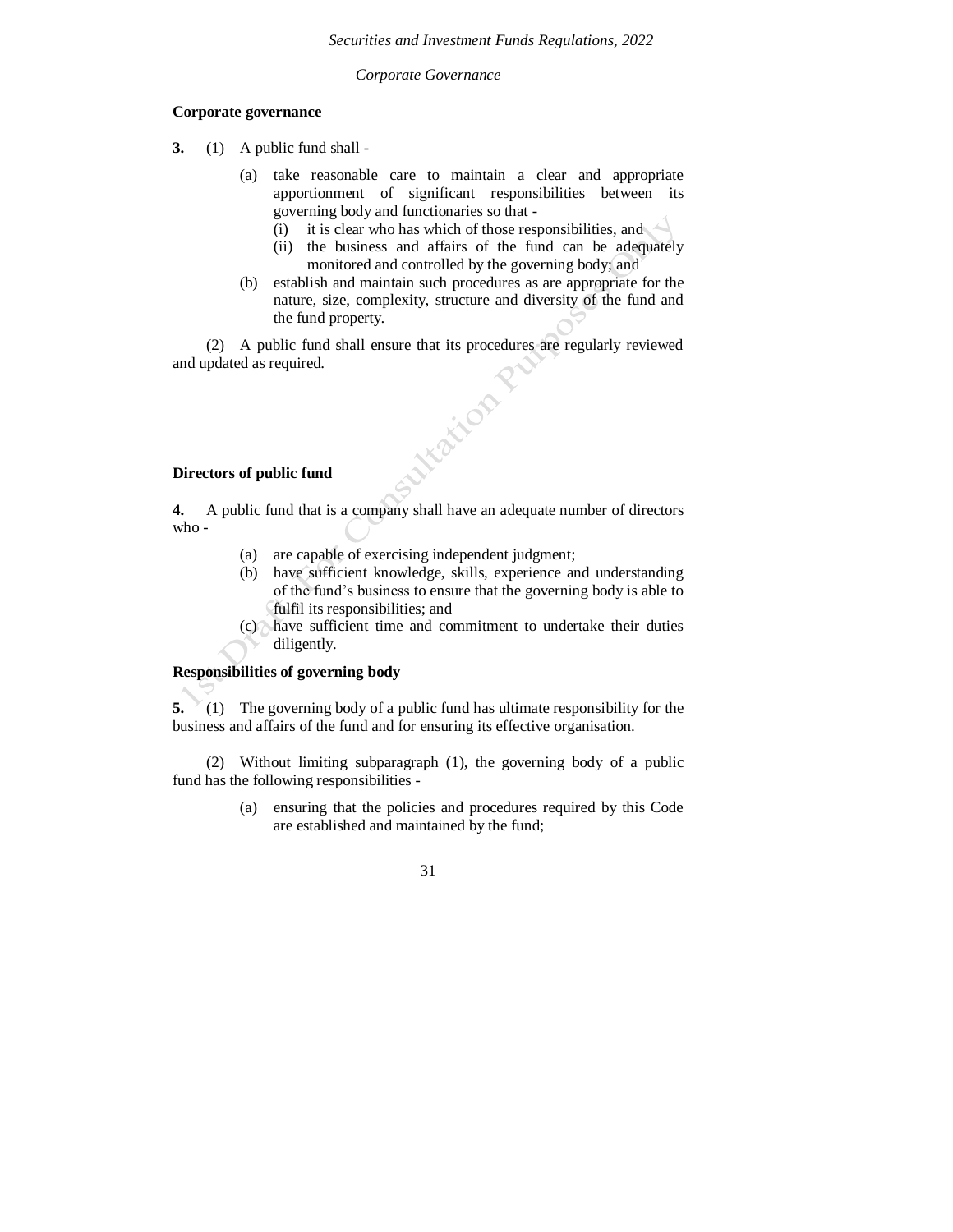- (b) approving and periodically reviewing the significant policies of the fund;
- (c) ensuring that
	- (i) appropriate and effective procedures are established, maintained and implemented for giving effect to the policies of the fund, which shall include internal controls and procedures with respect to risk management; and
	- (ii) the public fund complies with its obligations under the Act, the regulations and this Code;
- (d) monitoring the financial condition of the fund; and
- (e) such other responsibilities as are specified in this Code.

*Policies and Procedures*

## **Establishment of policies and procedures**

- **6.** (1) A public fund shall
	- (a) establish such policies and procedures, including internal controls, as are appropriate given the nature, size, complexity, structure and diversity of its business and the fund property; and
	- (b) ensure that the policies and procedures are fully and clearly documented and communicated, as appropriate, to functionaries and other persons who need to implement them.

(2) Without limiting subparagraph (1), the policies and procedures of a public fund shall specify the duties and responsibilities of the governing body, including such responsibilities and duties as are imposed on the governing body by this Code.

# **Conflicts of interest**

- **7.** The policies and procedures of a public fund shall include
	- the identification of conflicts of interest, whether arising between the fund and its affiliates, between the fund and its functionaries or their affiliates, the governing body and the fund or the governing body, fund, functionaries or their affiliates and investors, or otherwise; and
	- (b) the management of any conflicts of interest identified.

*Segregation and Safekeeping of Fund Property*

# **Custodial arrangements**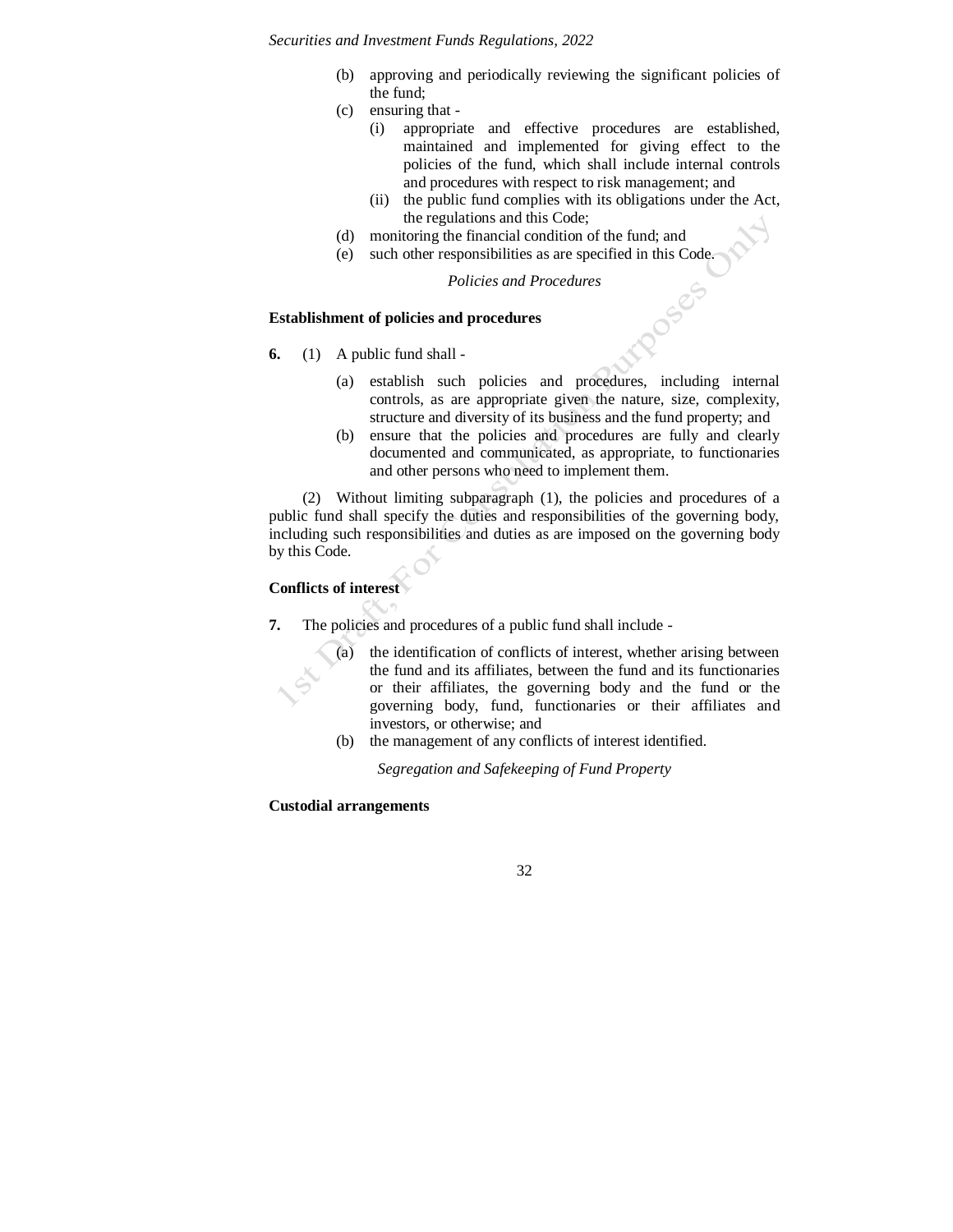**8.** (1) Unless a public fund has been exempted by the Commission from the requirement to appoint a custodian under regulation 26(2) of the regulations, the fund shall ensure that at all times it has a custodial agreement with its custodian which includes provisions for -

- (a) the appropriate segregation of the fund property; and
- (b) the taking of adequate measures by the custodian to ensure the safekeeping of the fund property.

(2) A public fund referred to in subparagraph (1) shall ensure that all fund property is transferred into the custody, or taken under the control, of its custodian as soon as reasonably practicable after it is acquired.

(3) A public fund that has been exempted by the Commission from the requirement to appoint a custodian under regulation 26(2) of the regulations shall put in place, and ensure that at all times it maintains, adequate arrangements for -

- (a) the segregation of the fund property from the property of other functionaries of the fund; and
- (b) the safekeeping of the fund property.

#### **Procedures**

**9.** (1) A public fund shall -

- (a) establish, maintain and implement procedures, appropriate for the nature, size, complexity, structure and diversity of the fund and the fund property, to ensure compliance with this Code; and
- (b) ensure that the procedures are fully and clearly documented.

(2) The procedures established under paragraph (1) shall be approved and reviewed by the governing body on at least an annual basis and the governing body shall make a record of how it has complied with this paragraph.

(3) The governing body shall oversee the implementation of the procedures.

#### **Issue and redemption of fund interests**

**10.** (1) A public fund shall -

- (a) establish and maintain
	- (i) a policy for the issue and redemption of fund interests; and
	- (ii) procedures that are sufficient to ensure that the policy is effectively implemented; and
- (b) ensure that the issue and redemption policy is fully and clearly documented.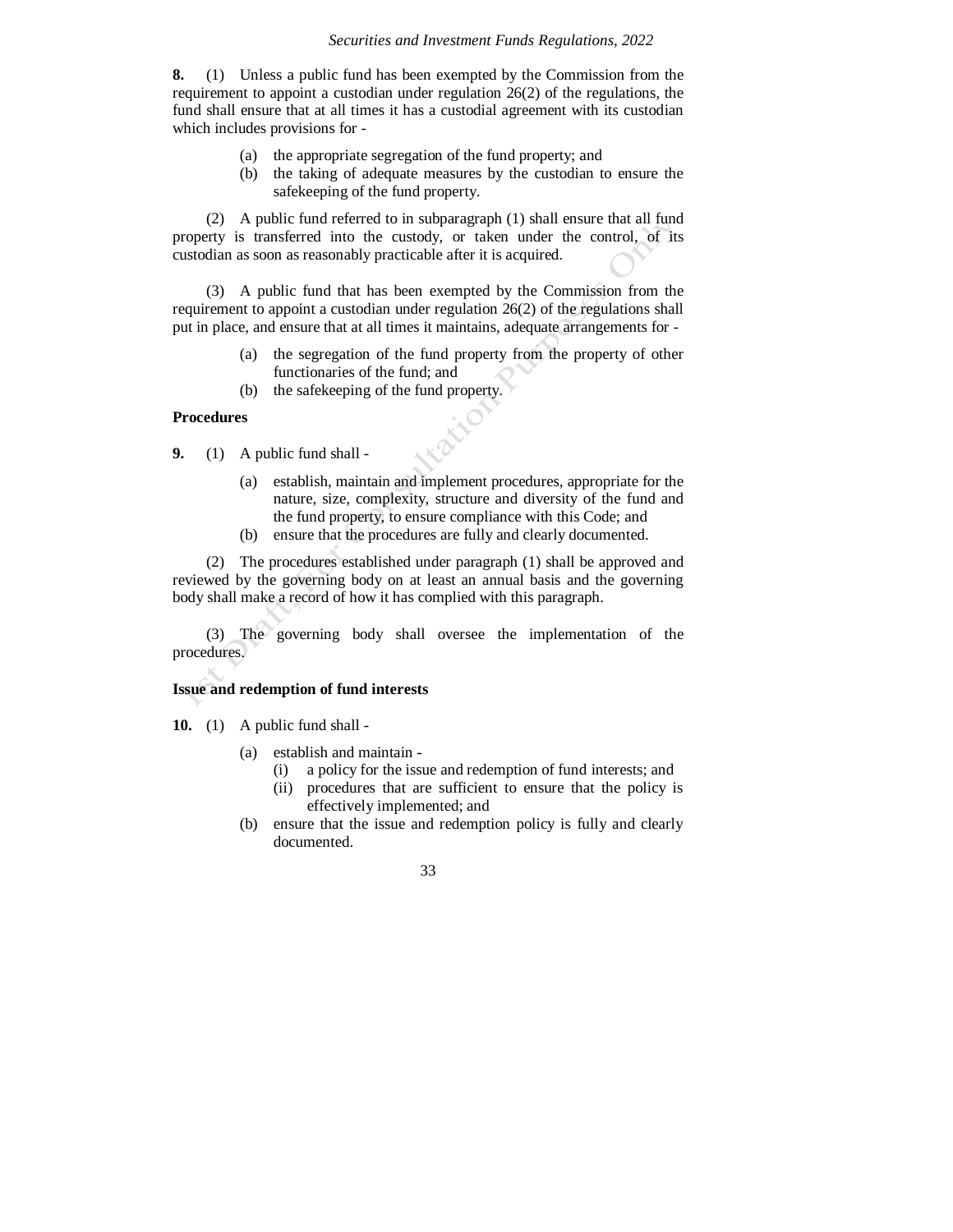- (2) The issue and redemption policy and procedures shall be
	- (a) appropriate for the nature, size, complexity, structure and diversity of the fund and the fund property;
	- (b) consistent with the provisions concerning valuation in the constituting documents and the prospectus; and
	- (c) approved and reviewed by the governing body on at least an annual basis.

(3) Without limiting subparagraph (1), the issue and redemption policy shall make provision for the following matters -

- (a) the dealing days and times in the dealing day on which the fund will be available to receive requests for the issue and redemption of fund interests;
- (b) the procedures for effecting the issue and redemption of fund interests and the settlement of transactions;
- (c) the steps required to be taken by an investor redeeming fund interests before he or she can receive the proceeds of redemption;
- (d) the amounts of the following minima (if relevant) for each class of fund interest in the fund -
	- (i) the minimum number of fund interests which any one person may hold;
	- (ii) the minimum value of fund interests which any one person may hold;
	- (iii) the minimum number or value of fund interests which may be the subject of any one transaction of purchase; and
	- (iv) the minimum number of fund interests which may be the subject of any one act of redemption;
- (e) the circumstances in which the redemption of fund interests may be suspended; and
- (f) where and when the most recent issue and redemption prices will be published.

#### *Valuation and Pricing*

## **Establishment of valuation policy and procedures**

- **11.** (1) A public fund shall
	- (a) establish and maintain
		- (i) a clear and comprehensive policy, or policies, for the valuation of the fund property; and
		- (ii) procedures that are sufficient to ensure that the valuation policy is effectively implemented; and

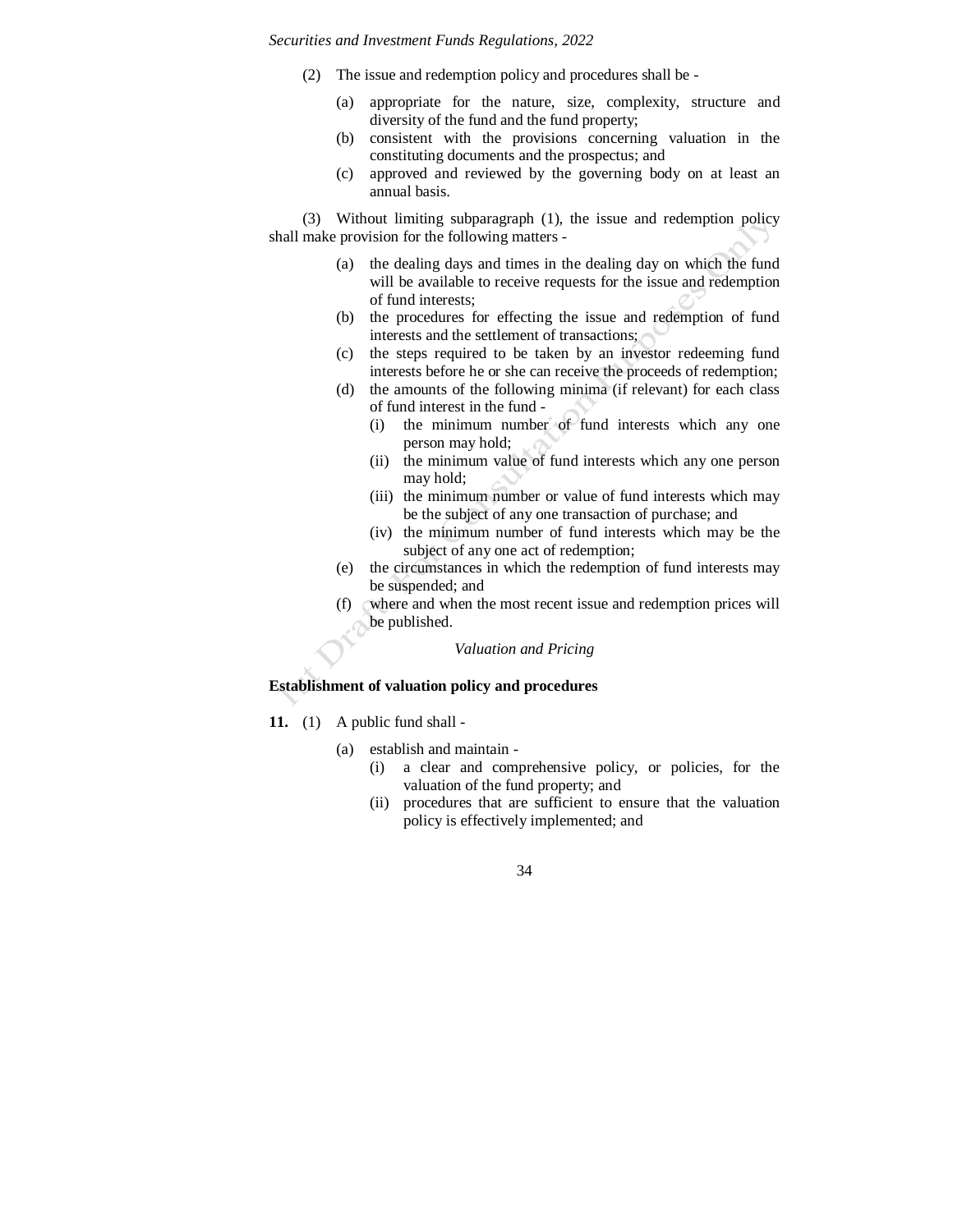- (b) ensure that the valuation policy and procedures are fully and clearly documented.
- (2) The valuation policy and procedures shall
	- (a) be appropriate for the nature, size, complexity, structure and diversity of the fund and the fund property;
	- (b) comply with the requirements of this Code; and
	- (c) be consistent with the provisions concerning valuation in the constitutional documents and the prospectus.

(3) The valuation policy shall be approved and reviewed by the governing body, following consultation with such persons as the governing body considers appropriate -

- (a) at any time when the fund's investment strategy changes or its activities involve a new type of fund property;
- (b) whenever anything occurs that may affect its validity, relevance or appropriateness; and
- (c) in any case, on at least an annual basis.

(4) A public fund shall ensure that its fund property is consistently valued in accordance with the valuation policy.

#### **Independence of, and within, valuation process**

- **12.** (1) The governing body of a public fund shall ensure that
	- (a) the persons controlling the investment manager, or such other persons having responsibility for the fund's investment function, are independent from the persons controlling the fund administrator, or such other person having responsibility for the fund's valuation process;
	- where appropriate, there is segregation of responsibilities between those parties concerned with the process of valuing the fund property and calculating the fund's NAV, with the objective of ensuring that there is adequate independence in the application of the valuation policy; and
	- (c) the parties concerned in the valuation process have the appropriate level of experience and competence to properly fulfil their roles.

(2) Subject to subparagraph (4), a public fund shall ensure that the valuation and NAV functions are undertaken by the fund administrator or by a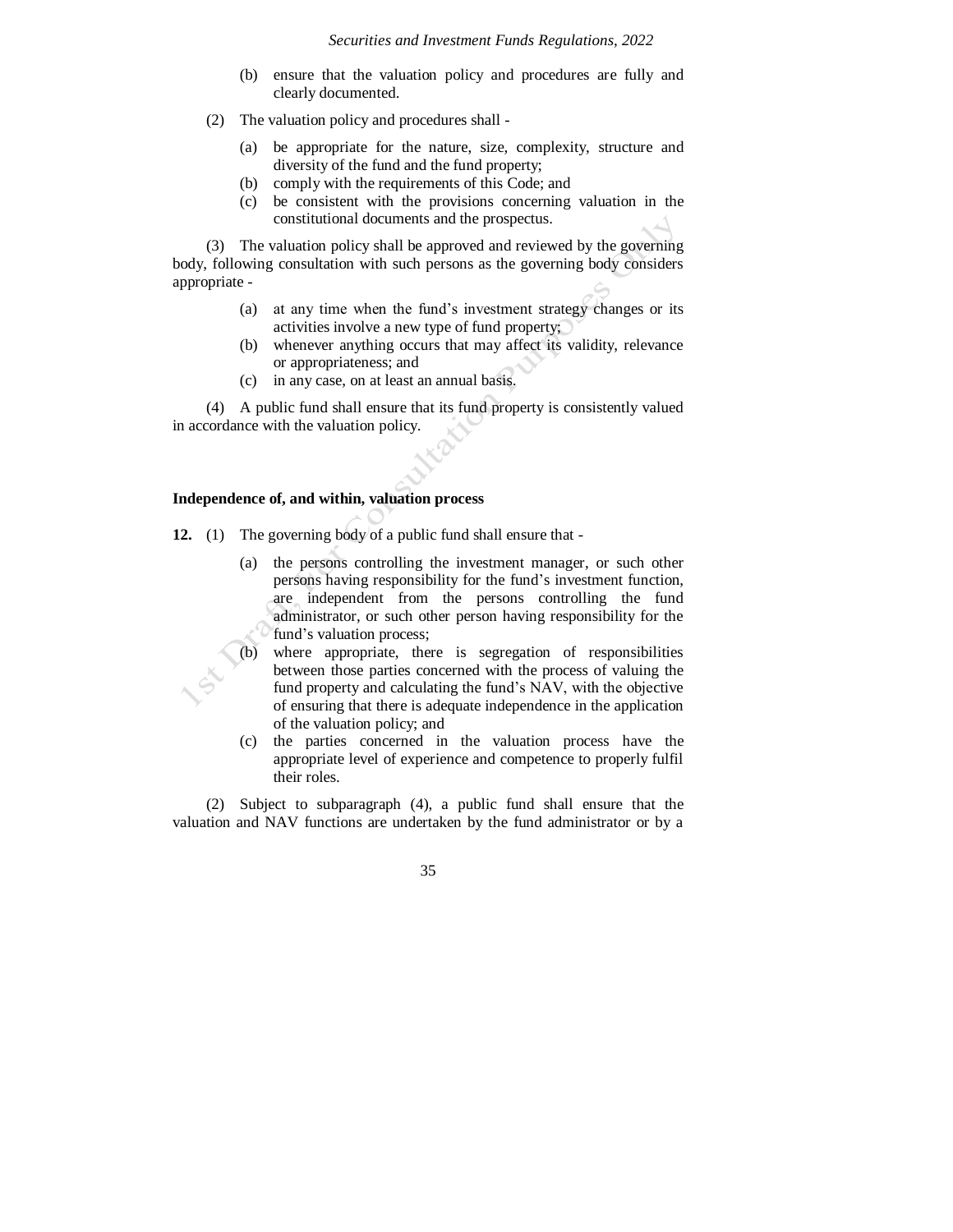third-party valuation service provider, independent of the governing body and the fund's other functionaries, appointed for the purpose.

(3) For the purposes of subparagraphs (1) and (2), a public fund may consider an affiliate of the investment manager to be independent of the investment manager, if it is satisfied that the group structure ensures functional independence.

(4) Where it considers that the circumstances so require, the governing body may approve the involvement of the investment manager in the valuation process provided that the investment manager's involvement is fully disclosed in the prospectus, together with an explanation for the investment manager's involvement.

#### **Pricing and price overrides**

**13.** (1) Subject to subparagraph (3), the assets of a fund shall be valued using market prices.

(2) Wherever practicable, the valuation of an asset shall be checked against a primary and secondary source and the valuation policy shall specify the hierarchy of sources to be used for each asset and the tolerance levels for variances between the sources.

(3) Hard-to-value assets may be valued using pricing models to determine a fair value, provided that the use of the pricing model has been approved by the governing body.

- (4) Where a pricing model is used
	- (a) its use shall be justified by appropriate testing; and
	- (b) it shall be capable of practical implementation by the parties concerned in the valuation process.

(5) Where the valuation policy permits price overrides, it shall require an independent review of the price override to be conducted as soon as reasonably practicable and provide for the appropriate reporting of the results of the review.

# **NAV reports**

**14.** (1) A public fund shall ensure that it prepares reports of its NAV in accordance with the valuation policy.

(2) A NAV report shall be -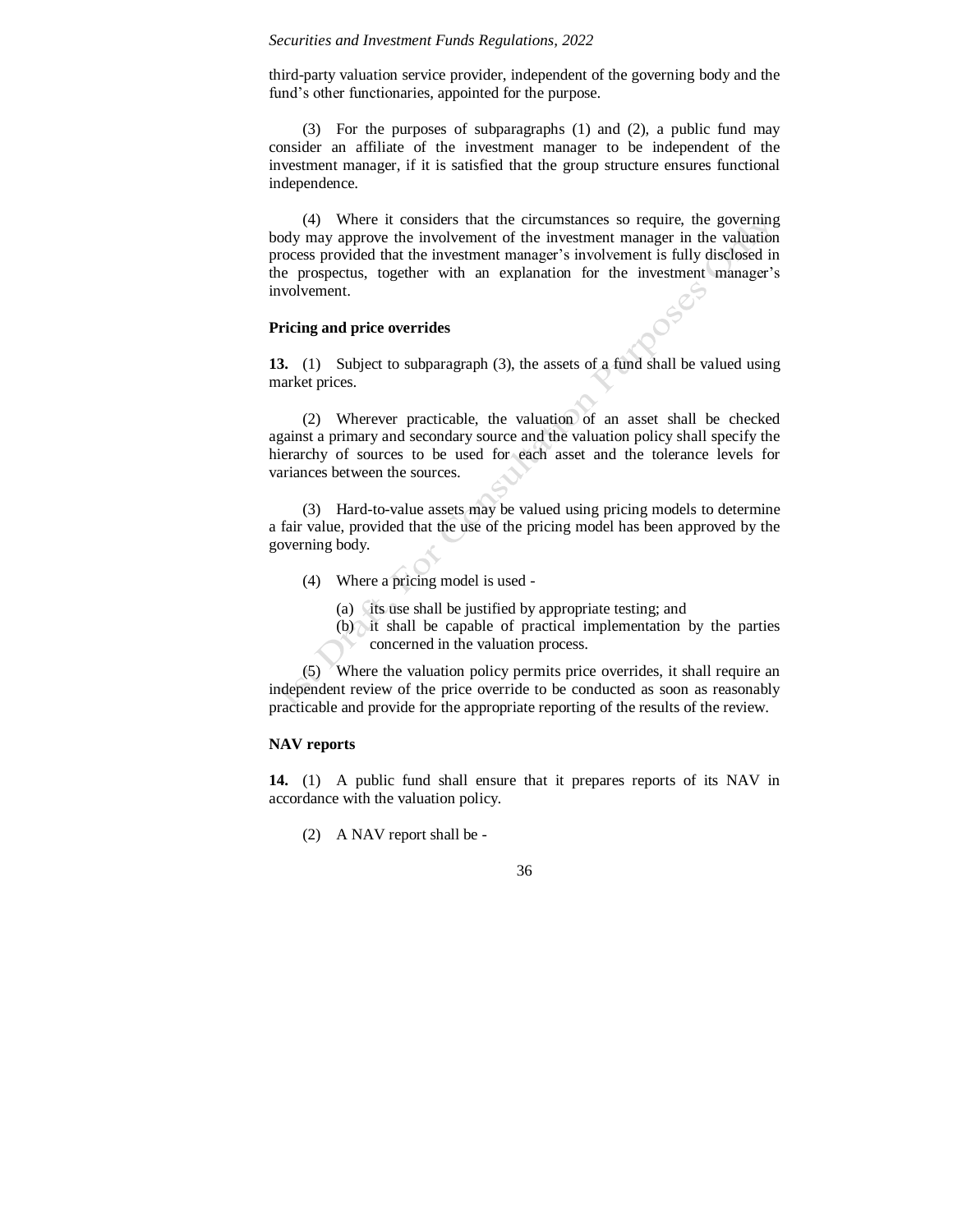- (a) addressed directly to investors of the fund; and
- (b) published in such a way that the investors have ready access to it.

#### **Disclosure to investors**

**15.** (1) If the investment manager has a material role in the valuation of the fund property or the calculation of the NAV, the fund shall make adequate disclosure of the investment manager's involvement to the investors.

(2) Subparagraph (1) applies, even if the fund administrator or a thirdparty valuation service provider is appointed.

(3) The procedures of a public fund shall include arrangements for the provision of information concerning the valuation process to investors on request.

- (4) The procedures specified in subparagraph (3) shall include
	- (a) the valuation information that will be made available to investors, without the need for a request;
	- (b) the valuation information that may be requested by investors; and
	- (c) how valuation information will be disseminated to investors, which may include by placement on a website, electronically or otherwise.

*Relationship with, and Reporting to, the Commission*

# **Significant regulatory impact disclosure**

**16.** (1) A public fund shall disclose to the Commission any matter that might reasonably be expected to have a significant regulatory impact.

(2) Without limiting subparagraph (1), the following shall be regarded as matters that might reasonably be expected to have a significant regulatory impact -

- (a) the suspension of valuation, dealing or redemptions;
- (b) any matter that could impact on the ability of the public fund to continue to carry on business; and
- (c) any incidence of fraud or other criminal activity that is connected with, or may affect, the public fund's business if the fraud or criminal activity is material to the safety, soundness or reputation of the public fund.

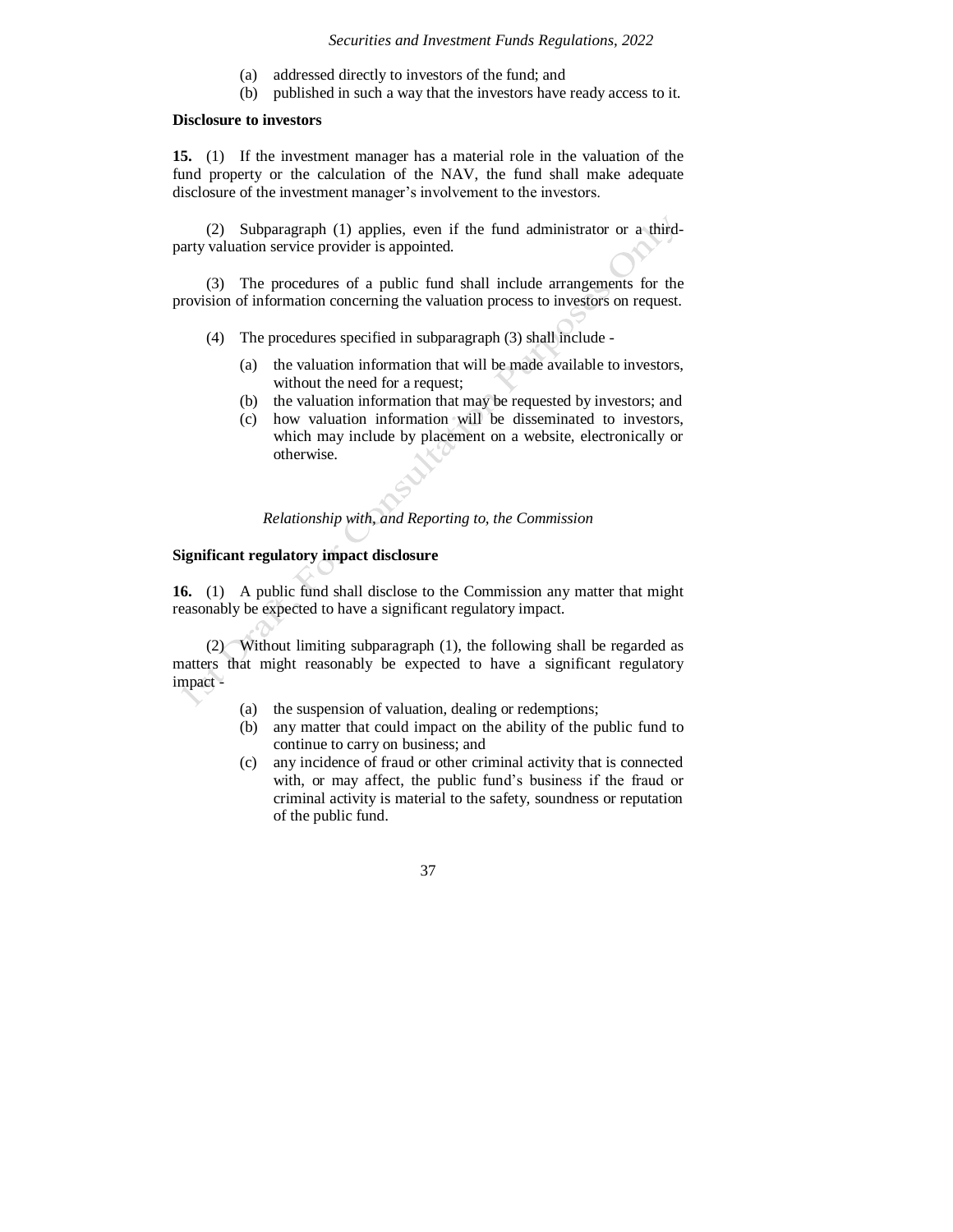(3) In determining whether a disclosure should be made under this paragraph, a public fund shall consider -

- (a) its business and activities that are not subject to supervision by the Commission; and
- (b) the business and activities of its affiliates.

(4) Disclosure under subparagraph (1) shall be made immediately after the public fund -

- (a) becomes aware of the matter concerned; or
- (b) has reasonable grounds for believing that the matter concerned has occurred or that it may occur in the foreseeable future.

## **Required standard of disclosure**

**17.** A public fund shall use its best endeavours to ensure that all information and documents that it provides to the Commission are accurate and complete.

# *Disclosure to Investors*

## **Changes to investor rights**

SILDERY

**18.** (1) Where a public fund proposes to make any changes to the rights of investors which the investors are not required to approve, the fund shall give each investor notice of the change.

(2) Wherever practicable, notice under subparagraph (1) shall be given prior to the change.

## **SCHEDULE 11**

# **RECOGNISED JURISDICTIONS**

**?????????????**

**?????????????**